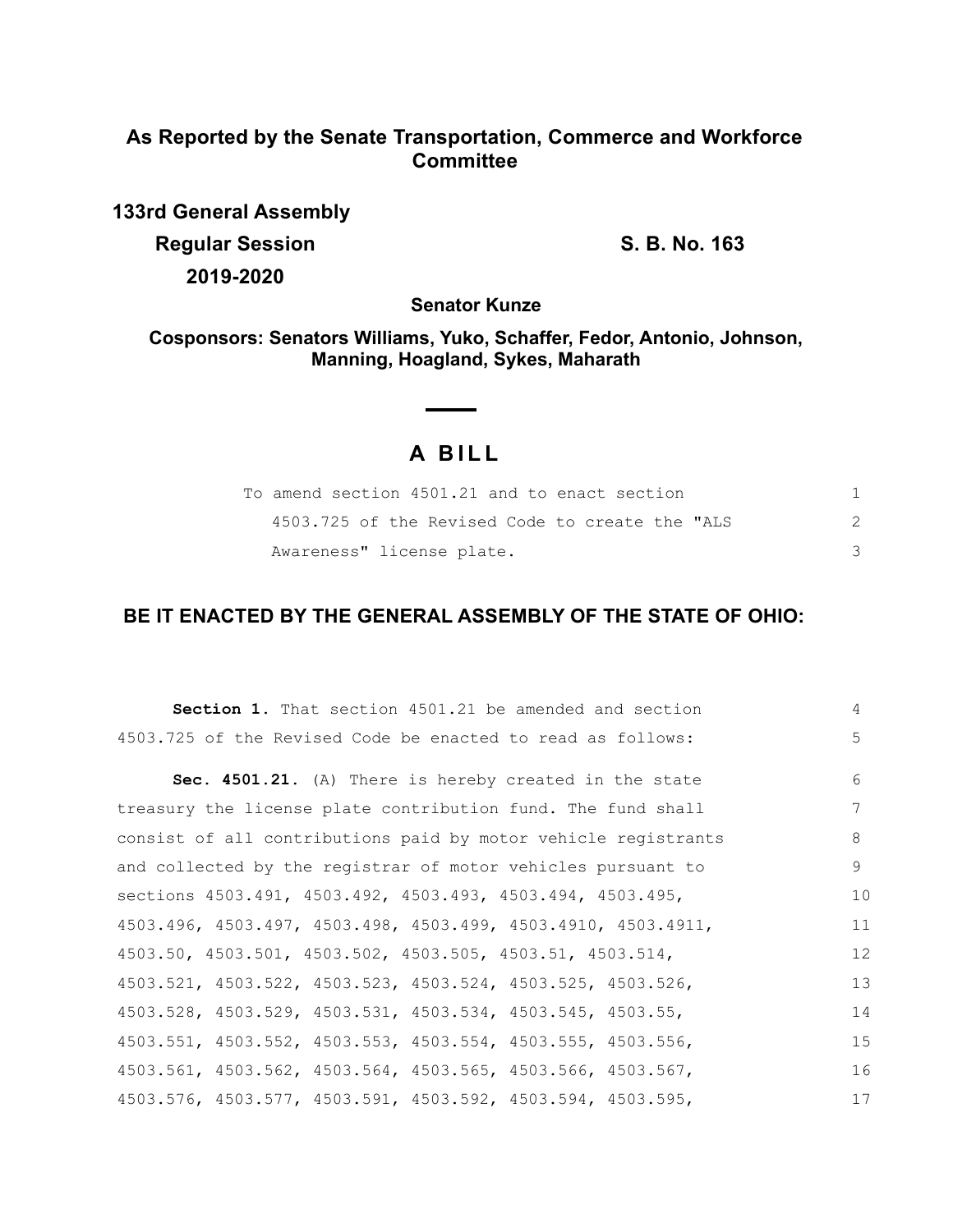#### **S. B. No. 163 Page 2 As Reported by the Senate Transportation, Commerce and Workforce Committee**

4503.67, 4503.68, 4503.69, 4503.701, 4503.702, 4503.71, 4503.711, 4503.712, 4503.713, 4503.715, 4503.72, 4503.722, 4503.725, 4503.73, 4503.732, 4503.733, 4503.734, 4503.74, 4503.75, 4503.751, 4503.752, 4503.763, 4503.764, 4503.765, 4503.85, 4503.86, 4503.87, 4503.871, 4503.872, 4503.873, 4503.874, 4503.875, 4503.876, 4503.877, 4503.878, 4503.879, 4503.88, 4503.89, 4503.891, 4503.892, 4503.90, 4503.901,

4503.902, 4503.903, 4503.904, 4503.905, 4503.906, 4503.907, 4503.908, 4503.909, 4503.92, 4503.94, 4503.941, 4503.951, 4503.952, 4503.953, 4503.954, 4503.955, 4503.97, and 4503.98 of the Revised Code. 25 26 27 28

(B) The registrar shall pay the contributions the registrar collects in the fund as follows:

The registrar shall pay the contributions received pursuant to section 4503.491 of the Revised Code to the breast cancer fund of Ohio, which shall use that money only to pay for programs that provide assistance and education to Ohio breast cancer patients and that improve access for such patients to quality health care and clinical trials and shall not use any of the money for abortion information, counseling, services, or other abortion-related activities.

The registrar shall pay the contributions the registrar receives pursuant to section 4503.492 of the Revised Code to the organization cancer support community central Ohio, which shall deposit the money into the Sheryl L. Kraner Fund of that organization. Cancer support community central Ohio shall expend the money it receives pursuant to this division only in the same manner and for the same purposes as that organization expends other money in that fund. 39 40 41 42 43 44 45 46

The registrar shall pay the contributions received

29 30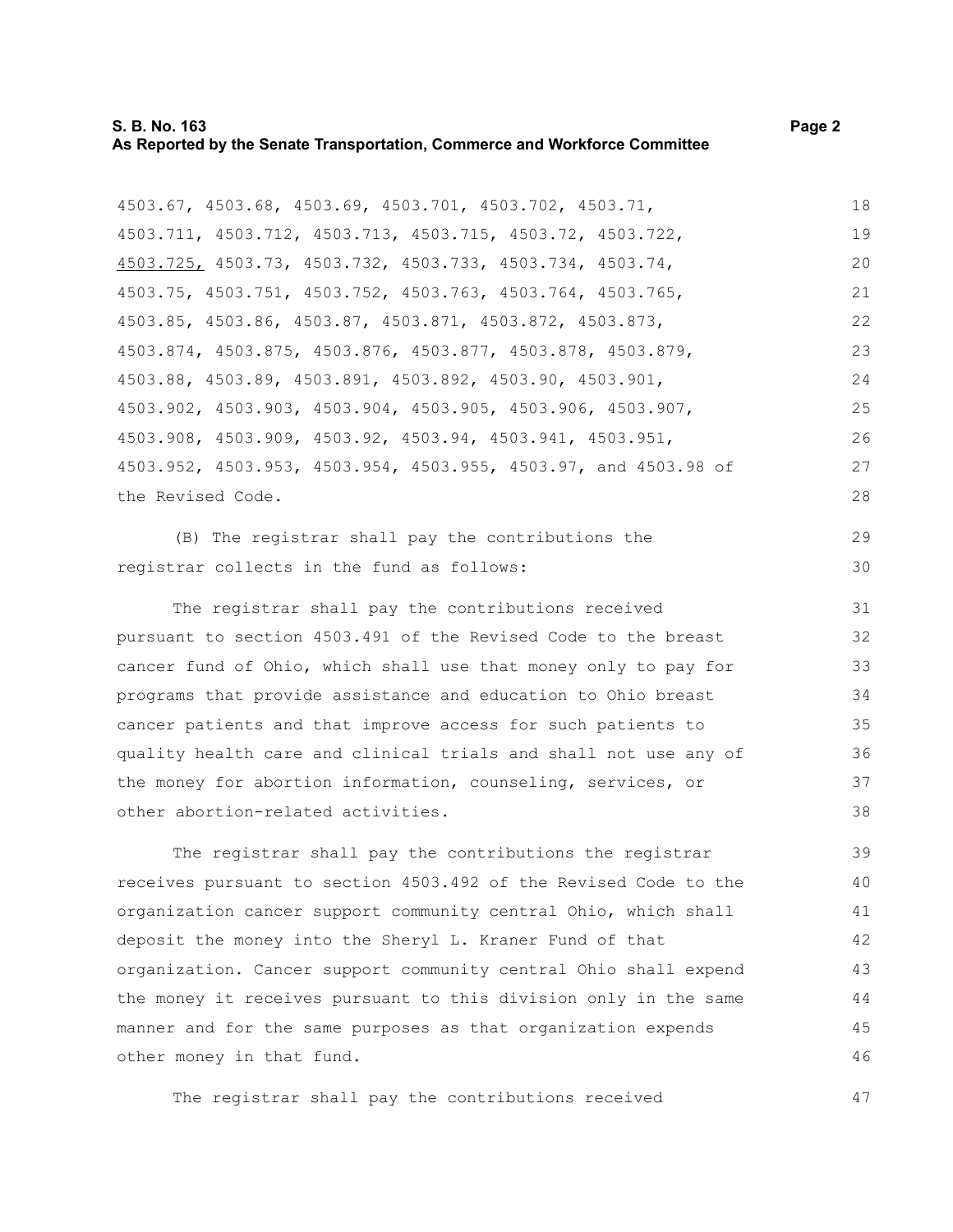#### **S. B. No. 163 Page 3 As Reported by the Senate Transportation, Commerce and Workforce Committee**

pursuant to section 4503.493 of the Revised Code to the autism society of Ohio, which shall use the contributions for programs and autism awareness efforts throughout the state. 48 49 50

The registrar shall pay the contributions the registrar receives pursuant to section 4503.494 of the Revised Code to the national multiple sclerosis society for distribution in equal amounts to the northwestern Ohio, Ohio buckeye, and Ohio valley chapters of the national multiple sclerosis society. These chapters shall use the money they receive under this section to assist in paying the expenses they incur in providing services directly to their clients. 51 52 53 54 55 56 57 58

The registrar shall pay the contributions the registrar receives pursuant to section 4503.495 of the Revised Code to the national pancreatic cancer foundation, which shall use the money it receives under this section to assist those who suffer with pancreatic cancer and their families.

The registrar shall pay the contributions the registrar receives pursuant to section 4503.496 of the Revised Code to the Ohio sickle cell and health association, which shall use the contributions to help support educational, clinical, and social support services for adults who have sickle cell disease.

The registrar shall pay the contributions the registrar receives pursuant to section 4503.497 of the Revised Code to the St. Baldrick's foundation, which shall use the contributions for its research and other programs.

The registrar shall pay the contributions the registrar receives pursuant to section 4503.498 of the Revised Code to special olympics Ohio, inc., which shall use the contributions for its programs, charitable efforts, and other activities. 73 74 75 76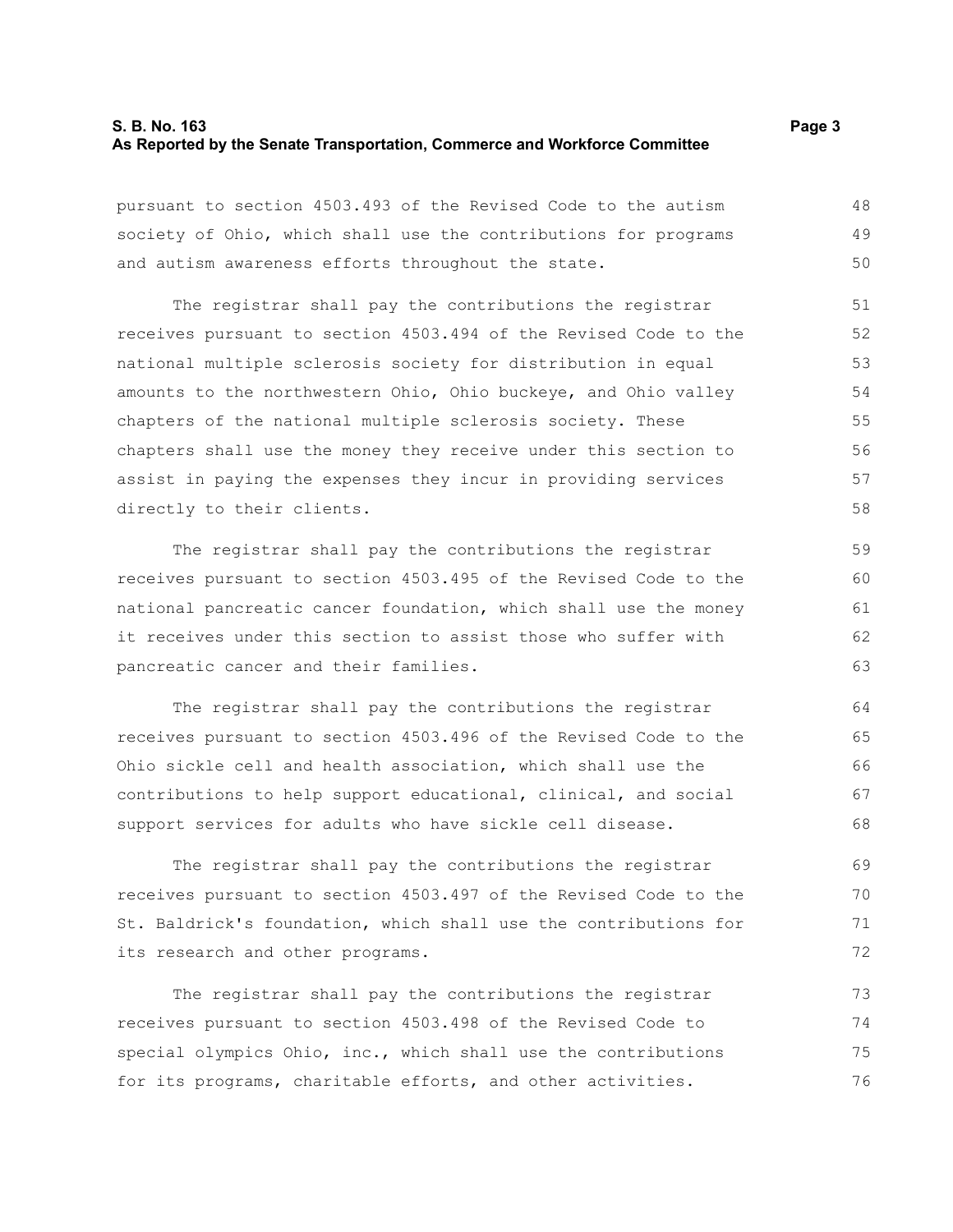#### **S. B. No. 163 Page 4 As Reported by the Senate Transportation, Commerce and Workforce Committee**

The registrar shall pay the contributions the registrar receives pursuant to section 4503.499 of the Revised Code to the children's glioma cancer foundation, which shall use the contributions for its research and other programs. 77 78 79 80

The registrar shall pay the contributions the registrar receives pursuant to section 4503.4910 of the Revised Code to the KylerStrong foundation, which shall use the contributions to raise awareness of brain cancer caused by diffuse intrinsic pontine glioma and to fund research for the cure of such cancer. 81 82 83 84 85

The registrar shall pay the contributions the registrar receives pursuant to section 4503.4911 of the Revised Code to the research institution for childhood cancer at nationwide children's hospital, which shall use the contributions to fund research for the cure of childhood cancers. 86 87 88 89 90

The registrar shall pay the contributions the registrar receives pursuant to section 4503.50 of the Revised Code to the future farmers of America foundation, which shall deposit the contributions into its general account to be used for educational and scholarship purposes of the future farmers of America foundation.

The registrar shall pay the contributions the registrar receives pursuant to section 4503.501 of the Revised Code to the 4-H youth development program of the Ohio state university extension program, which shall use those contributions to pay the expenses it incurs in conducting its educational activities. 97 98 99 100 101

The registrar shall pay the contributions received pursuant to section 4503.502 of the Revised Code to the Ohio cattlemen's foundation, which shall use those contributions for scholarships and other educational activities. 102 103 104 105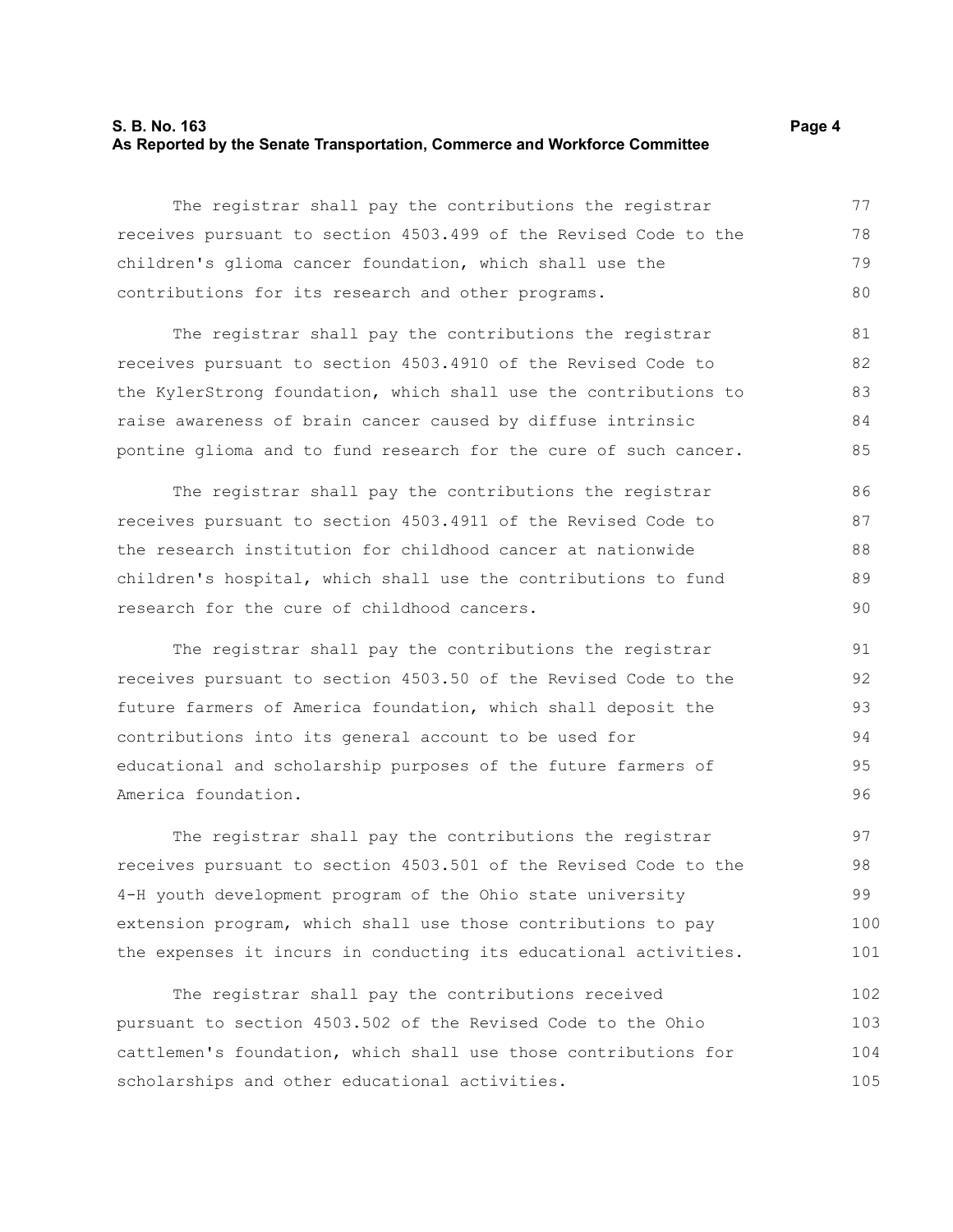#### **S. B. No. 163 Page 5 As Reported by the Senate Transportation, Commerce and Workforce Committee**

The registrar shall pay the contributions received pursuant to section 4503.505 of the Revised Code to the organization Ohio region phi theta kappa, which shall use those contributions for scholarships for students who are members of that organization. 106 107 108 109 110

The registrar shall pay each contribution the registrar receives pursuant to section 4503.51 of the Revised Code to the university or college whose name or marking or design appears on collegiate license plates that are issued to a person under that section. A university or college that receives contributions from the fund shall deposit the contributions into its general scholarship fund.

The registrar shall pay the contributions the registrar receives pursuant to section 4503.514 of the Revised Code to the university of Notre Dame in South Bend, Indiana, for purposes of awarding grants or scholarships to residents of Ohio who attend the university. The university shall not use any of the funds it receives for purposes of administering the scholarship program. The registrar shall enter into appropriate agreements with the university of Notre Dame to effectuate the distribution of such funds as provided in this section.

The registrar shall pay the contributions the registrar receives pursuant to section 4503.521 of the Revised Code to the Ohio bicycle federation to assist that organization in paying for the educational programs it sponsors in support of Ohio cyclists of all ages.

The registrar shall pay the contributions the registrar receives pursuant to section 4503.522 of the Revised Code to the "friends of Perry's victory and international peace memorial, incorporated," a nonprofit corporation organized under the laws 132 133 134 135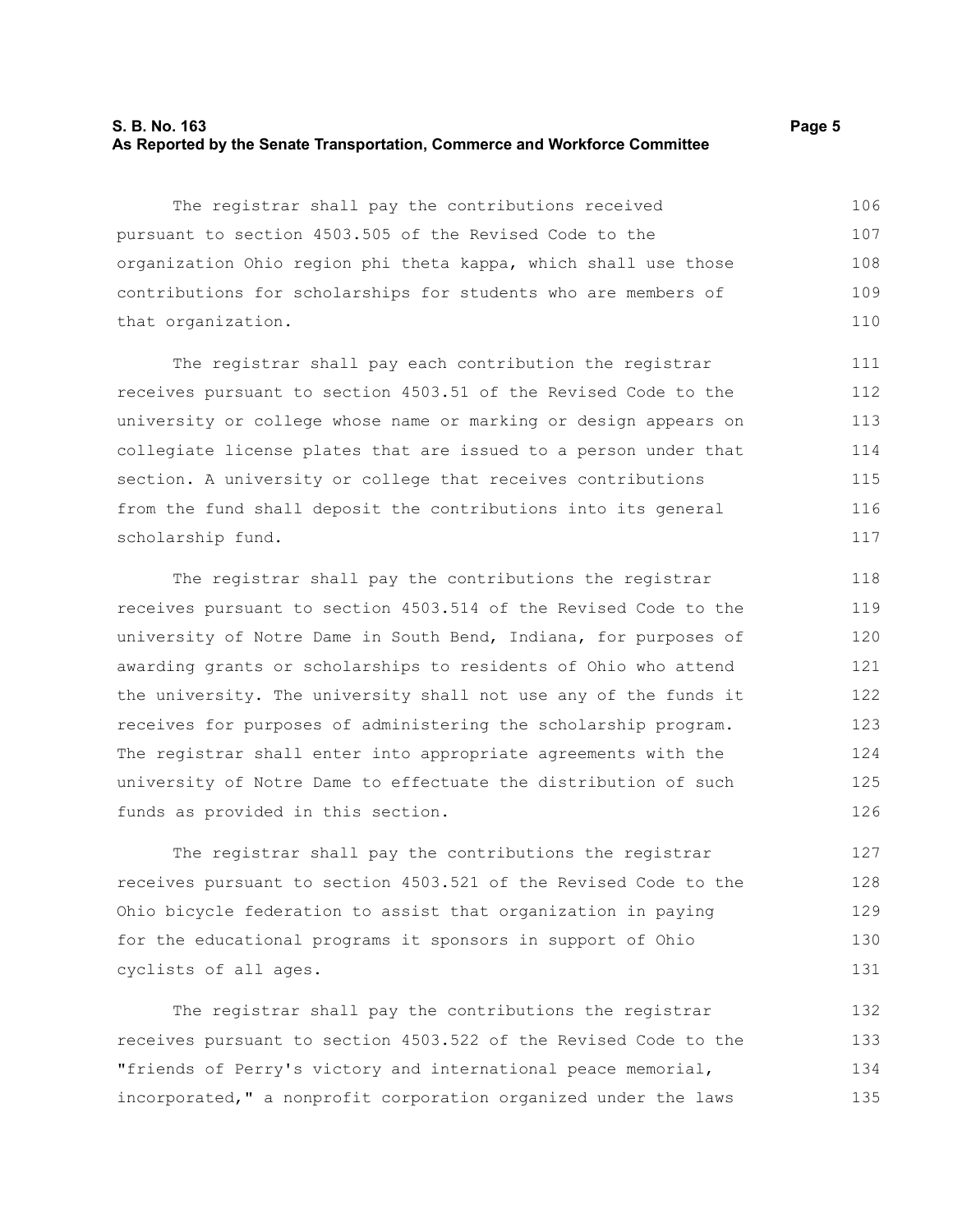#### **S. B. No. 163 Page 6 As Reported by the Senate Transportation, Commerce and Workforce Committee**

of this state, to assist that organization in paying the expenses it incurs in sponsoring or holding charitable, educational, and cultural events at the monument. 136 137 138

The registrar shall pay the contributions the registrar receives pursuant to section 4503.523 of the Revised Code to the fairport lights foundation, which shall use the money to pay for the restoration, maintenance, and preservation of the lighthouses of fairport harbor. 139 140 141 142 143

The registrar shall pay the contributions the registrar receives pursuant to section 4503.524 of the Revised Code to the Massillon tiger football booster club, which shall use the contributions only to promote and support the football team of Washington high school of the Massillon city school district. 144 145 146 147 148

The registrar shall pay the contributions the registrar receives pursuant to section 4503.525 of the Revised Code to the United States power squadron districts seven, eleven, twentyfour, and twenty-nine in equal amounts. Each power squadron district shall use the money it receives under this section to pay for the educational boating programs each district holds or sponsors within this state. 149 150 151 152 153 154 155

The registrar shall pay the contributions the registrar receives pursuant to section 4503.526 of the Revised Code to the Ohio district Kiwanis foundation of the Ohio district of Kiwanis international, which shall use the money it receives under this section to pay the costs of its educational and humanitarian activities. 156 157 158 159 160 161

The registrar shall pay the contributions the registrar receives pursuant to section 4503.528 of the Revised Code to the Ohio children's alliance, which shall use the money it receives 162 163 164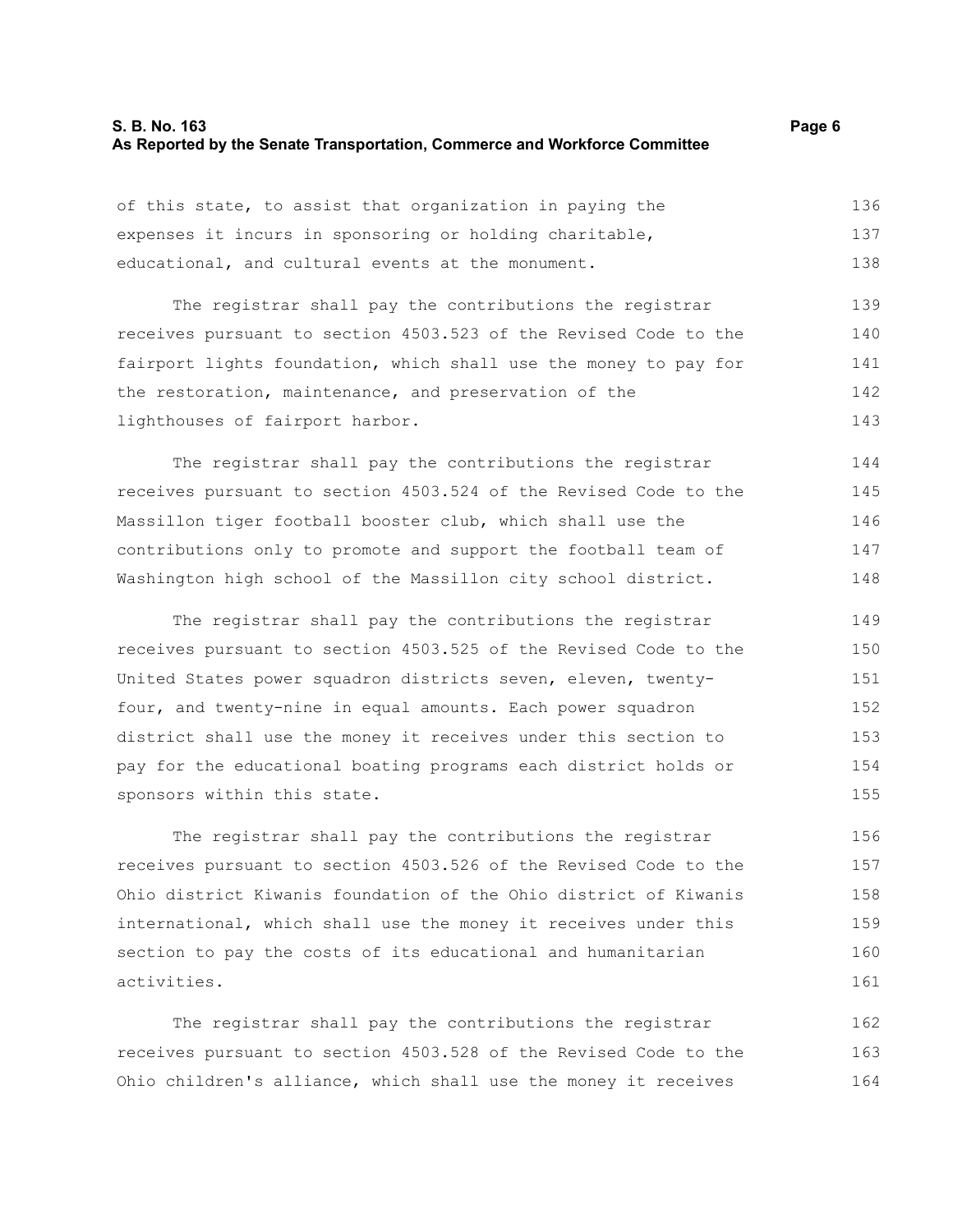#### **S. B. No. 163 Page 7 As Reported by the Senate Transportation, Commerce and Workforce Committee**

under this section to pay the expenses it incurs in advancing its mission of sustainably improving the provision of services to children, young adults, and families in this state. 165 166 167

The registrar shall pay the contributions the registrar receives pursuant to section 4503.529 of the Revised Code to the Ohio nurses foundation. The foundation shall use the money it receives under this section to provide educational scholarships to assist individuals who aspire to join the nursing profession, to assist nurses in the nursing profession who seek to advance their education, and to support persons conducting nursing research concerning the evidence-based practice of nursing and the improvement of patient outcomes. 168 169 170 171 172 173 174 175 176

The registrar shall pay the contributions the registrar receives pursuant to section 4503.531 of the Revised Code to the thank you foundation, incorporated, a nonprofit corporation organized under the laws of this state, to assist that organization in paying for the charitable activities and programs it sponsors in support of United States military personnel, veterans, and their families. 177 178 179 180 181 182 183

The registrar shall pay the contributions the registrar receives pursuant to section 4503.534 of the Revised Code to the disabled American veterans department of Ohio, to be used for programs that serve disabled American veterans and their families. 184 185 186 187 188

The registrar shall pay the contributions the registrar receives pursuant to section 4503.55 of the Revised Code to the pro football hall of fame, which shall deposit the contributions into a special bank account that it establishes and which shall be separate and distinct from any other account the pro football hall of fame maintains, to be used exclusively for the purpose 189 190 191 192 193 194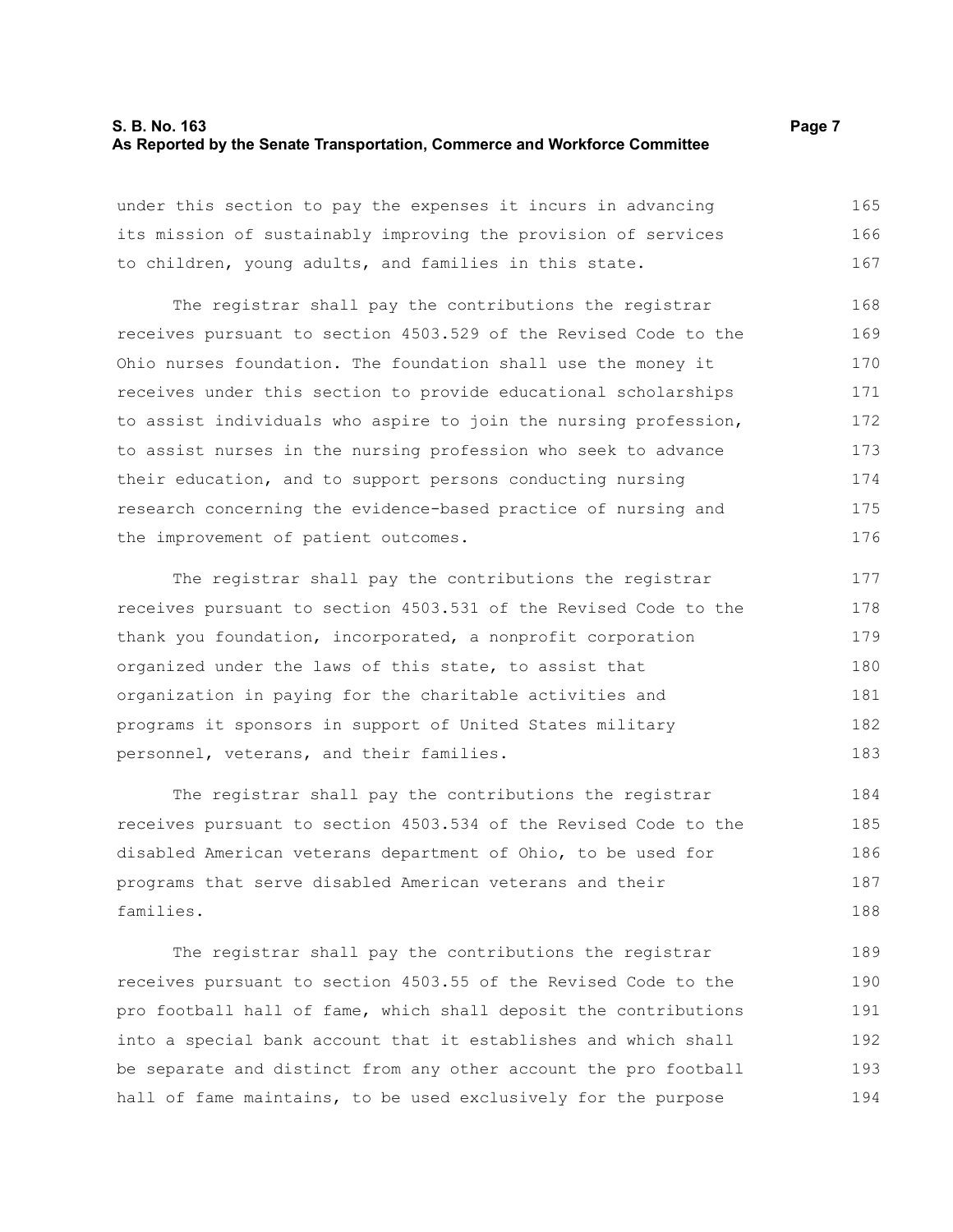# **S. B. No. 163 Page 8 As Reported by the Senate Transportation, Commerce and Workforce Committee**

of promoting the pro football hall of fame as a travel destination. 195 196

The registrar shall pay the contributions that are paid to the registrar pursuant to section 4503.545 of the Revised Code to the national rifle association foundation, which shall use the money to pay the costs of the educational activities and programs the foundation holds or sponsors in this state. 197 198 199 200 201

The registrar shall pay to the Ohio pet fund the contributions the registrar receives pursuant to section 4503.551 of the Revised Code and any other money from any other source, including donations, gifts, and grants, that is designated by the source to be paid to the Ohio pet fund. The Ohio pet fund shall use the moneys it receives under this section to support programs for the sterilization of dogs and cats and for educational programs concerning the proper veterinary care of those animals, and for expenses of the Ohio pet fund that are reasonably necessary for it to obtain and maintain its tax-exempt status and to perform its duties. 202 203 204 205 206 207 208 209 210 211 212

The registrar shall pay the contributions the registrar receives pursuant to section 4503.552 of the Revised Code to the rock and roll hall of fame and museum, incorporated. 213 214 215

The registrar shall pay the contributions the registrar receives pursuant to section 4503.553 of the Revised Code to the Ohio coalition for animals, incorporated, a nonprofit corporation. Except as provided in division (B) of this section, the coalition shall distribute the money to its members, and the members shall use the money only to pay for educational, charitable, and other programs of each coalition member that provide care for unwanted, abused, and neglected horses. The Ohio coalition for animals may use a portion of the money to pay 216 217 218 219 220 221 222 223 224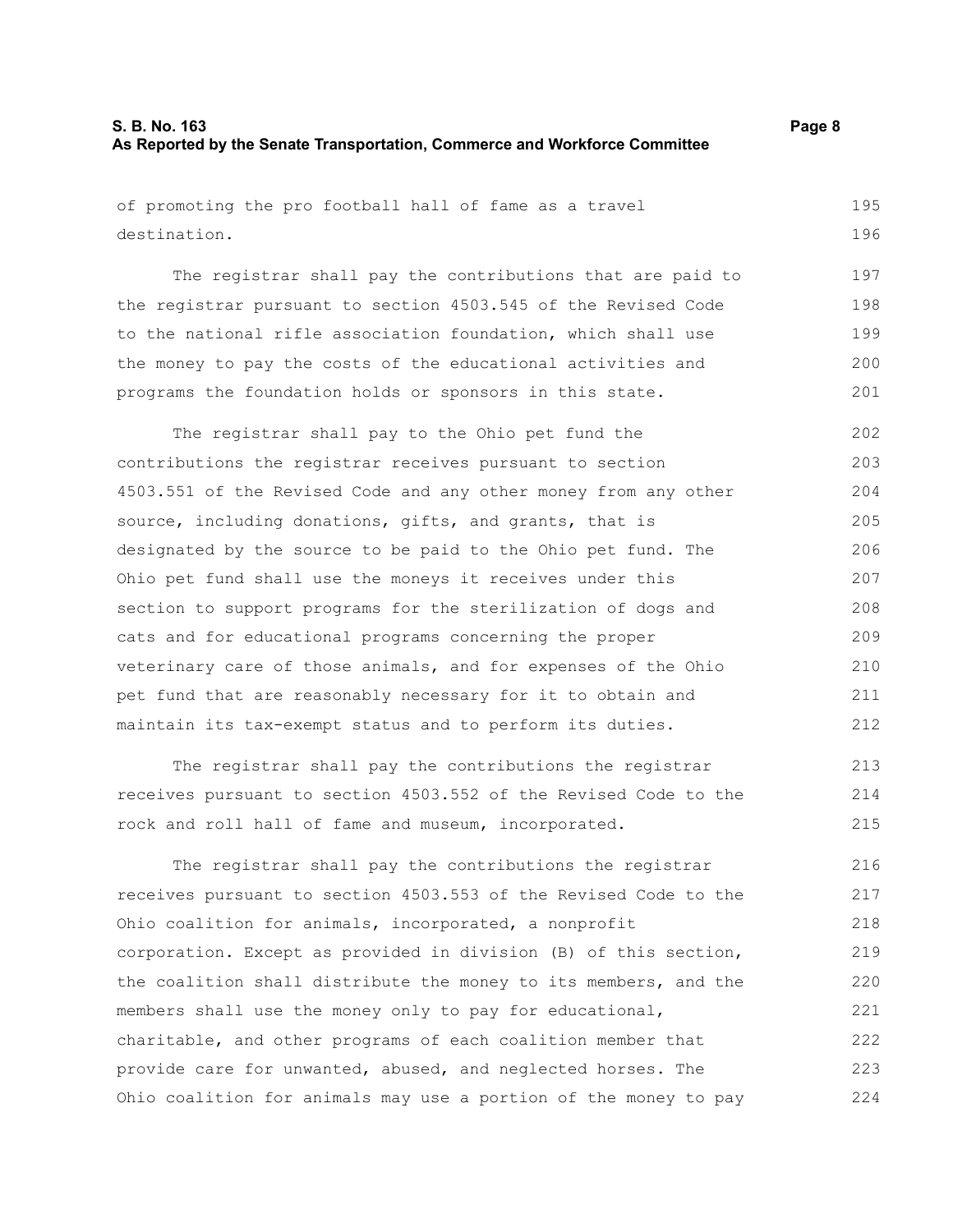# **S. B. No. 163 Page 9 As Reported by the Senate Transportation, Commerce and Workforce Committee**

for reasonable marketing costs incurred in the design and promotion of the license plate and for administrative costs incurred in the disbursement and management of funds received under this section. 225 226 227 228

The registrar shall pay the contributions the registrar receives pursuant to section 4503.554 of the Revised Code to the Ohio state council of the knights of Columbus, which shall use the contributions to pay for its charitable activities and programs. 229 230 231 232 233

The registrar shall pay the contributions the registrar receives pursuant to section 4503.555 of the Revised Code to the western reserve historical society, which shall use the contributions to fund the Crawford auto aviation museum. 234 235 236 237

The registrar shall pay the contributions the registrar receives pursuant to section 4503.556 of the Revised Code to the Erica J. Holloman foundation, inc., for the awareness of triple negative breast cancer. The foundation shall use the contributions for charitable and educational purposes. 238 239 240 241 242

The registrar shall pay the contributions the registrar receives pursuant to section 4503.561 of the Revised Code to the state of Ohio chapter of ducks unlimited, inc., which shall deposit the contributions into a special bank account that it establishes. The special bank account shall be separate and distinct from any other account the state of Ohio chapter of ducks unlimited, inc., maintains and shall be used exclusively for the purpose of protecting, enhancing, restoring, and managing wetlands and conserving wildlife habitat. The state of Ohio chapter of ducks unlimited, inc., annually shall notify the registrar in writing of the name, address, and account to which such payments are to be made. 243 244 245 246 247 248 249 250 251 252 253 254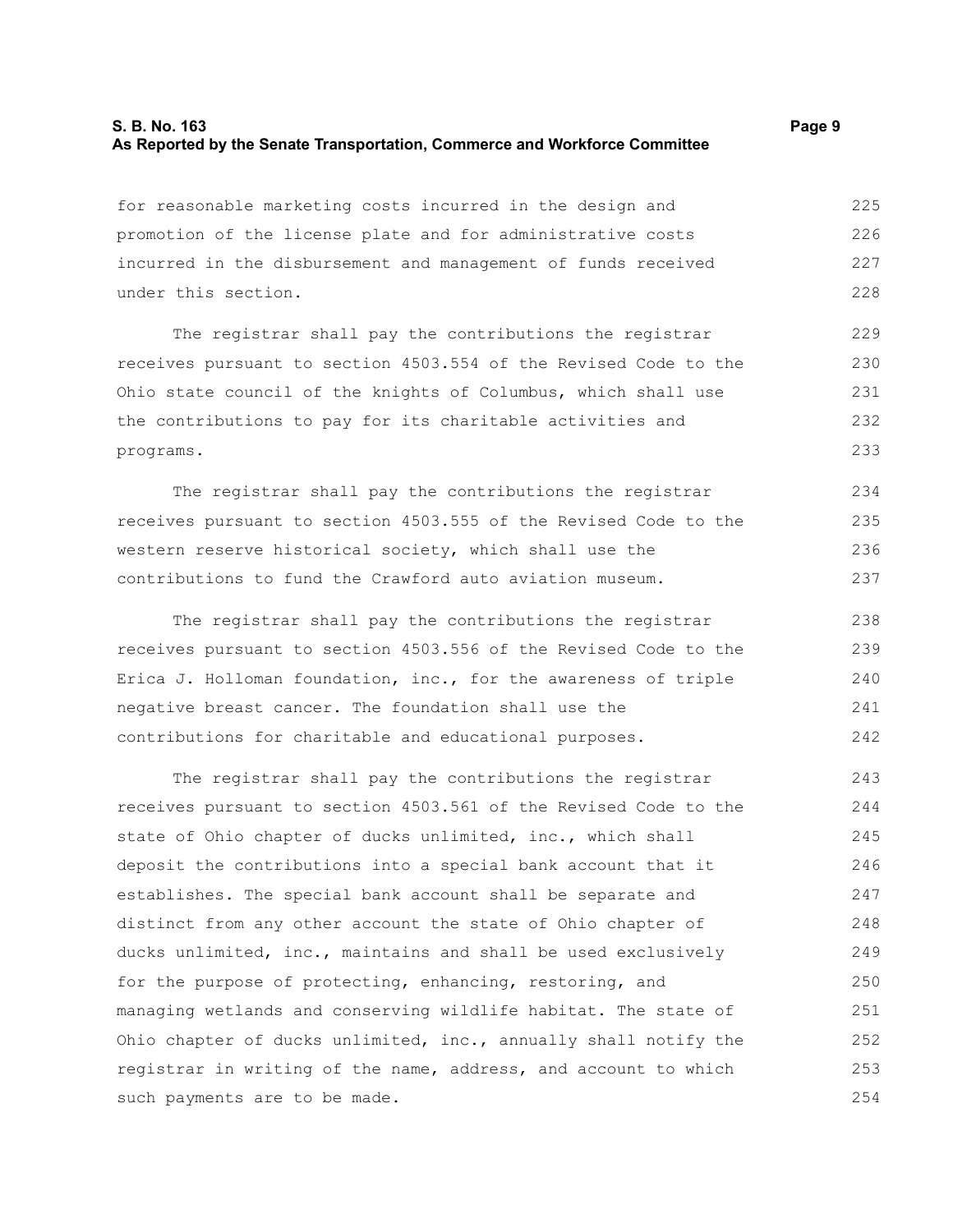#### **S. B. No. 163 Page 10 As Reported by the Senate Transportation, Commerce and Workforce Committee**

The registrar shall pay the contributions the registrar receives pursuant to section 4503.562 of the Revised Code to the Mahoning river consortium, which shall use the money to pay the expenses it incurs in restoring and maintaining the Mahoning river watershed. 255 256 257 258 259

The registrar shall pay the contributions the registrar receives pursuant to section 4503.564 of the Revised Code to Antioch college for the use of the Glen Helen ecology institute to pay expenses related to the Glen Helen nature preserve. 260 261 262 263

The registrar shall pay the contributions the registrar receives pursuant to section 4503.565 of the Revised Code to the conservancy for Cuyahoga valley national park, which shall use the money in support of the park. 264 265 266 267

The registrar shall pay the contributions the registrar receives pursuant to section 4503.566 of the Revised Code to the Ottawa national wildlife refuge, which shall use the contributions for wildlife preservation purposes.

The registrar shall pay the contributions the registrar receives pursuant to section 4503.567 of the Revised Code to the girls on the run of Franklin county, inc., which shall use the contributions to support the activities of the organization. 272 273 274 275

The registrar shall pay the contributions the registrar receives pursuant to section 4503.576 of the Revised Code to the Ohio state beekeepers association, which shall use those contributions to promote beekeeping, provide educational information about beekeeping, and to support other state and local beekeeping programs. 276 277 278 279 280 281

The registrar shall pay the contributions the registrar receives pursuant to section 4503.577 of the Revised Code to the 282 283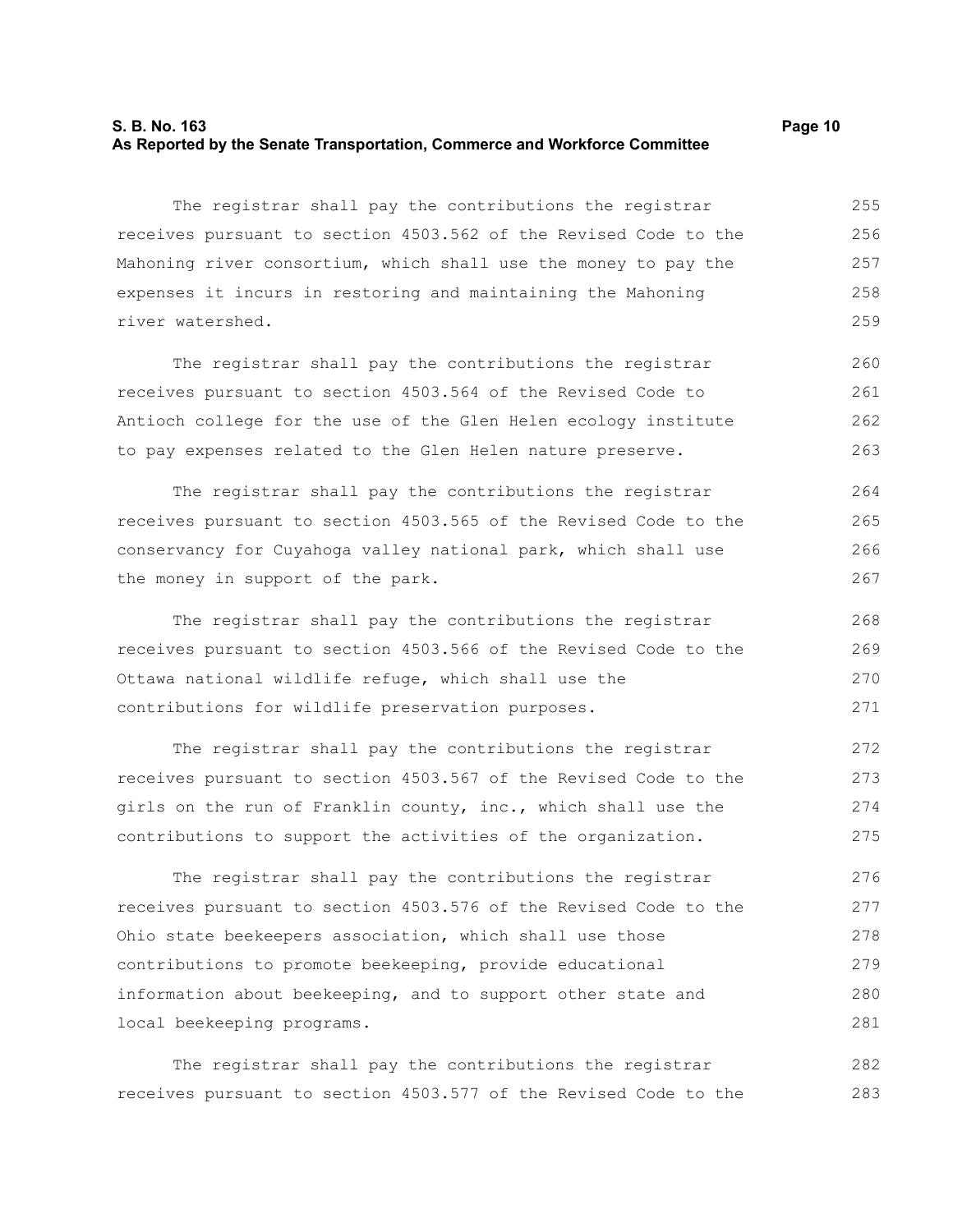### **S. B. No. 163 Page 11 As Reported by the Senate Transportation, Commerce and Workforce Committee**

national aviation hall of fame, which shall use the contributions to fulfill its mission of honoring aerospace legends to inspire future leaders. 284 285 286

The registrar shall pay to a sports commission created pursuant to section 4503.591 of the Revised Code each contribution the registrar receives under that section that an applicant pays to obtain license plates that bear the logo of a professional sports team located in the county of that sports commission and that is participating in the license plate program pursuant to division (E) of that section, irrespective of the county of residence of an applicant. 287 288 289 290 291 292 293 294

The registrar shall pay to a community charity each contribution the registrar receives under section 4503.591 of the Revised Code that an applicant pays to obtain license plates that bear the logo of a professional sports team that is participating in the license plate program pursuant to division (G) of that section. 295 296 297 298 299 300

The registrar shall pay the contributions the registrar receives pursuant to section 4503.592 of the Revised Code to pollinator partnership's monarch wings across Ohio program, which shall use the contributions for the protection and preservation of the monarch butterfly and pollinator corridor in Ohio and for educational programs. 301 302 303 304 305 306

The registrar shall pay the contributions the registrar receives pursuant to section 4503.594 of the Revised Code to pelotonia, which shall use the contributions for the purpose of supporting cancer research. 307 308 309 310

The registrar shall pay the contributions the registrar receives pursuant to section 4503.595 of the Revised Code to the 311 312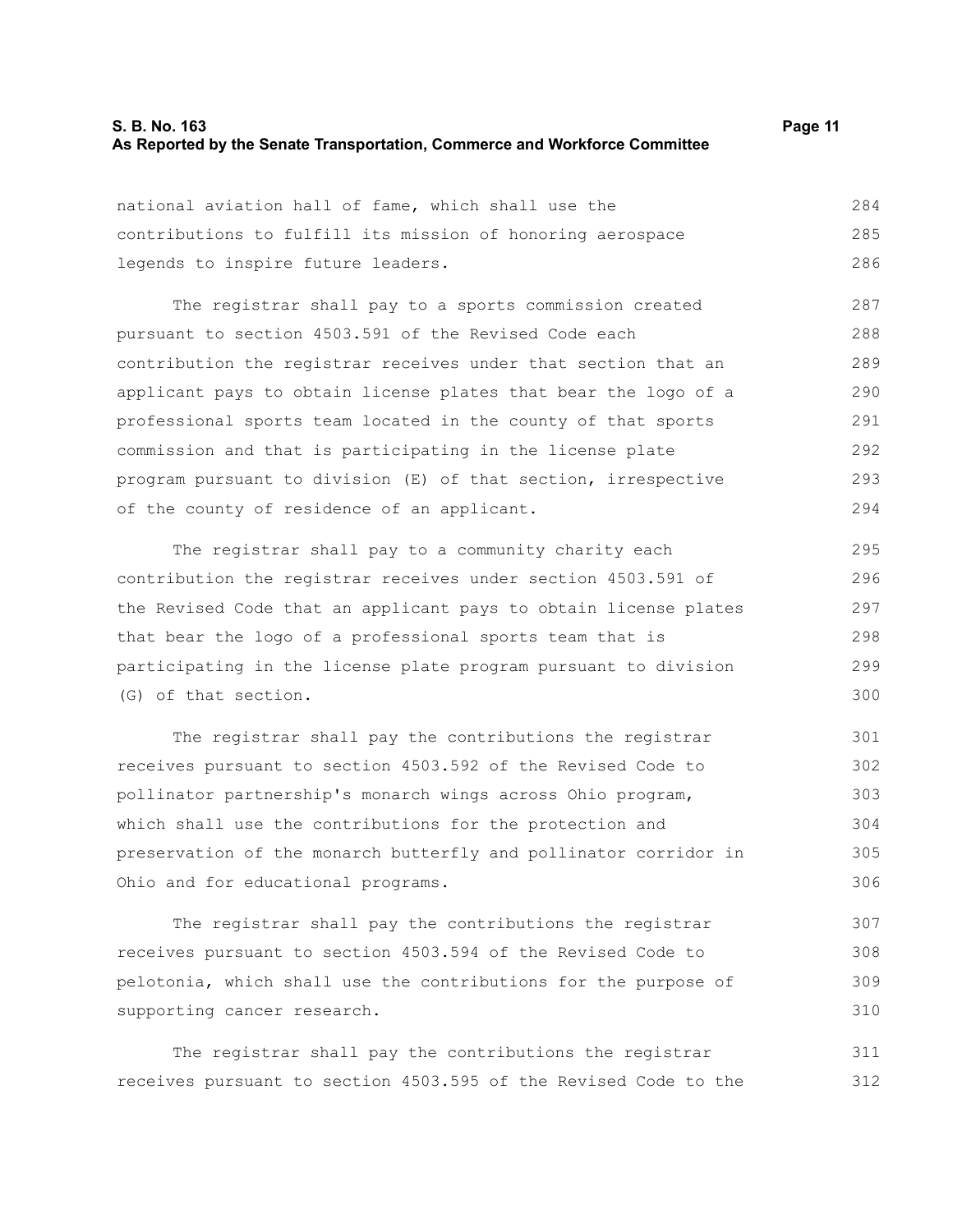# **S. B. No. 163 Page 12 As Reported by the Senate Transportation, Commerce and Workforce Committee**

Stan Hywet hall and gardens.

The registrar shall pay the contributions the registrar receives pursuant to section 4503.67 of the Revised Code to the Dan Beard council of the boy scouts of America. The council shall distribute all contributions in an equitable manner throughout the state to regional councils of the boy scouts. 314 316 317 318

The registrar shall pay the contributions the registrar receives pursuant to section 4503.68 of the Revised Code to the great river council of the girl scouts of the United States of America. The council shall distribute all contributions in an equitable manner throughout the state to regional councils of the girl scouts. 319 320 321 322 323 324

The registrar shall pay the contributions the registrar receives pursuant to section 4503.69 of the Revised Code to the Dan Beard council of the boy scouts of America. The council shall distribute all contributions in an equitable manner throughout the state to regional councils of the boy scouts. 325 326 327 328 329

The registrar shall pay the contributions the registrar receives pursuant to section 4503.701 of the Revised Code to the Prince Hall grand lodge of free and accepted masons of Ohio, which shall use the contributions for scholarship purposes. 330 331 332 333

The registrar shall pay the contributions the registrar receives pursuant to section 4503.702 of the Revised Code to the Ohio Association of the Improved Benevolent and Protective Order of the Elks of the World, which shall use the funds for charitable purposes.

The registrar shall pay the contributions the registrar receives pursuant to section 4503.71 of the Revised Code to the fraternal order of police of Ohio, incorporated, which shall 339 340 341

315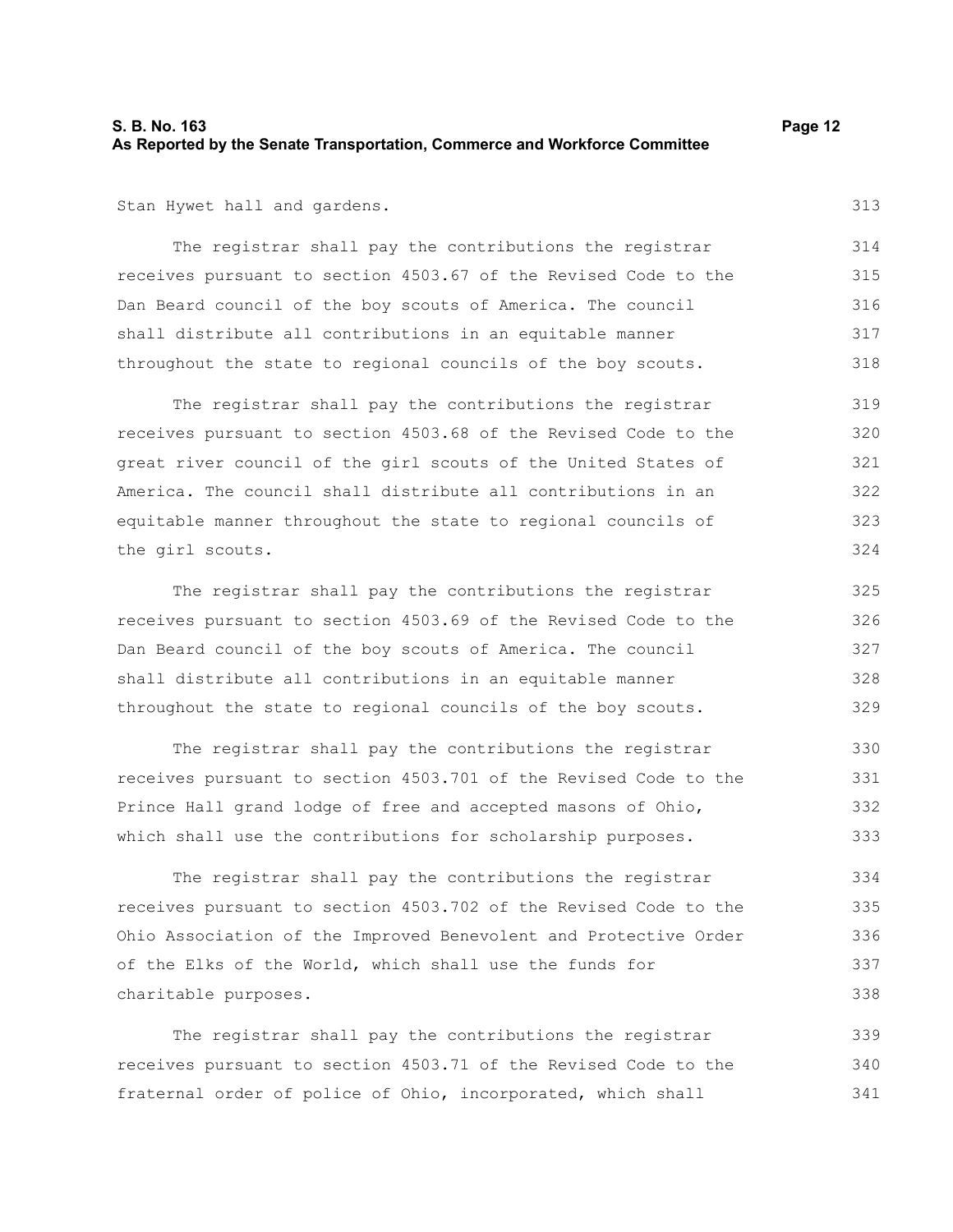#### **S. B. No. 163 Page 13 As Reported by the Senate Transportation, Commerce and Workforce Committee**

deposit the fees into its general account to be used for purposes of the fraternal order of police of Ohio, incorporated. 342 343

The registrar shall pay the contributions the registrar receives pursuant to section 4503.711 of the Revised Code to the fraternal order of police of Ohio, incorporated, which shall deposit the contributions into an account that it creates to be used for the purpose of advancing and protecting the law enforcement profession, promoting improved law enforcement methods, and teaching respect for law and order. 344 345 346 347 348 349 350

The registrar shall pay the contributions received pursuant to section 4503.712 of the Revised Code to Ohio concerns of police survivors, which shall use those contributions to provide whatever assistance may be appropriate to the families of Ohio law enforcement officers who are killed in the line of duty. 351 352 353 354 355 356

The registrar shall pay the contributions received pursuant to section 4503.713 of the Revised Code to the greater Cleveland peace officers memorial society, which shall use those contributions to honor law enforcement officers who have died in the line of duty and support its charitable purposes. 357 358 359 360 361

The registrar shall pay the contributions the registrar receives pursuant to section 4503.715 of the Revised Code to the fallen linemen organization, which shall use the contributions to recognize and memorialize fallen linemen and support their families.

The registrar shall pay the contributions the registrar receives pursuant to section 4503.72 of the Revised Code to the organization known on March 31, 2003, as the Ohio CASA/GAL association, a private, nonprofit corporation organized under 367 368 369 370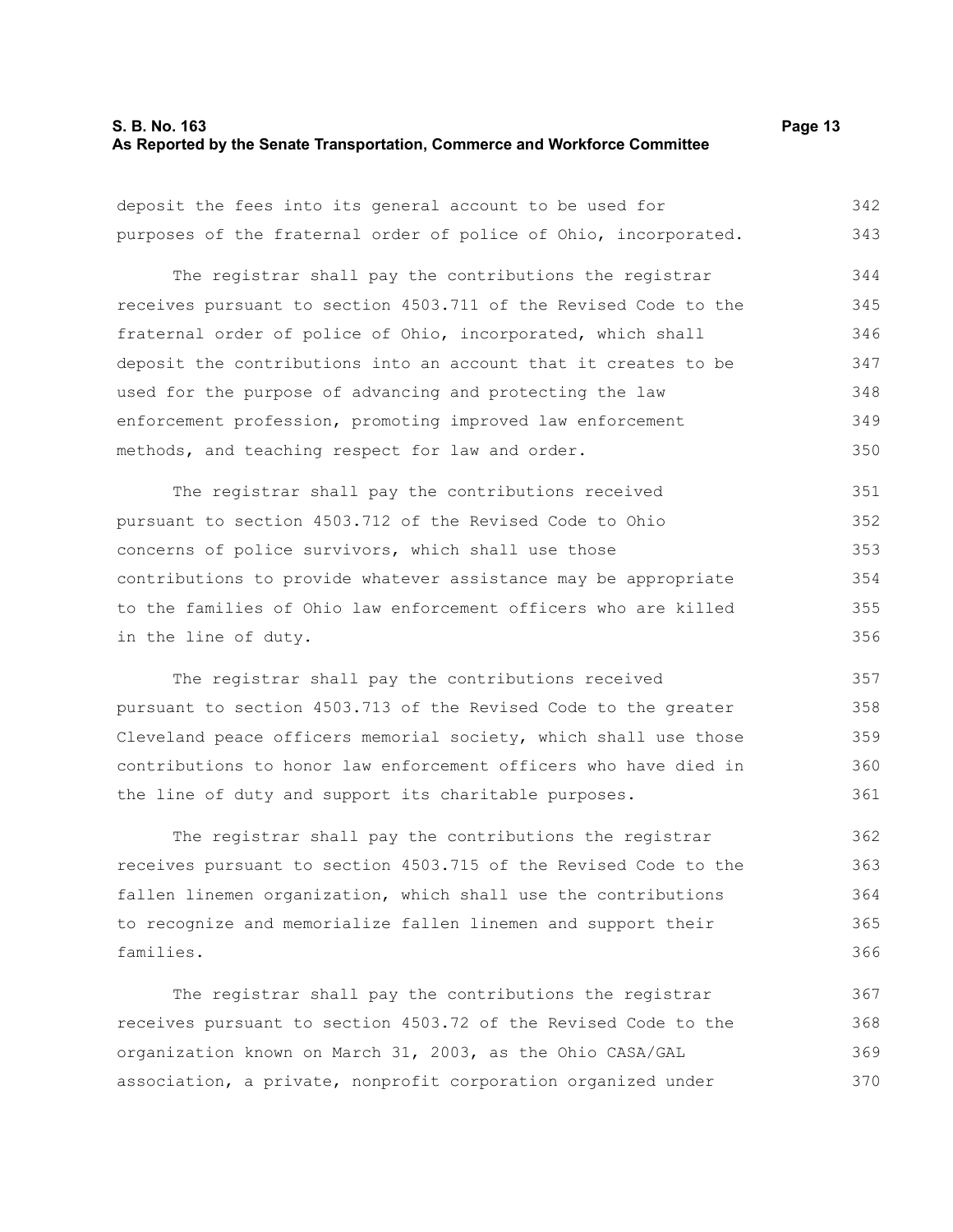#### **S. B. No. 163 Page 14 As Reported by the Senate Transportation, Commerce and Workforce Committee**

Chapter 1702. of the Revised Code. The Ohio CASA/GAL association shall use these contributions to pay the expenses it incurs in administering a program to secure the proper representation in the courts of this state of abused, neglected, and dependent children, and for the training and supervision of persons participating in that program. 371 372 373 374 375 376

The registrar shall pay the contributions the registrar receives pursuant to section 4503.722 of the Revised Code to the Down Syndrome Association of Central Ohio, which shall use the contributions for advocacy purposes throughout the state. 377 378 379 380

The registrar shall pay the contributions the registrar receives pursuant to section 4503.725 of the Revised Code to the ALS association central & southern Ohio chapter, which shall split the contributions between that chapter and the ALS association northern Ohio chapter in accordance with any agreement between the two associations. The contributions shall be used to discover treatments and a cure for ALS, and to serve, advocate for, and empower people affected by ALS to live their lives to the fullest. 381 382 383 384 385 386 387 388 389

The registrar shall pay the contributions the registrar receives pursuant to section 4503.73 of the Revised Code to Wright B. Flyer, incorporated, which shall deposit the contributions into its general account to be used for purposes of Wright B. Flyer, incorporated. 390 391 392 393 394

The registrar shall pay the contributions the registrar receives pursuant to section 4503.732 of the Revised Code to the Siegel Shuster society, a nonprofit organization dedicated to commemorating and celebrating the creation of Superman in Cleveland, Ohio. 395 396 397 398 399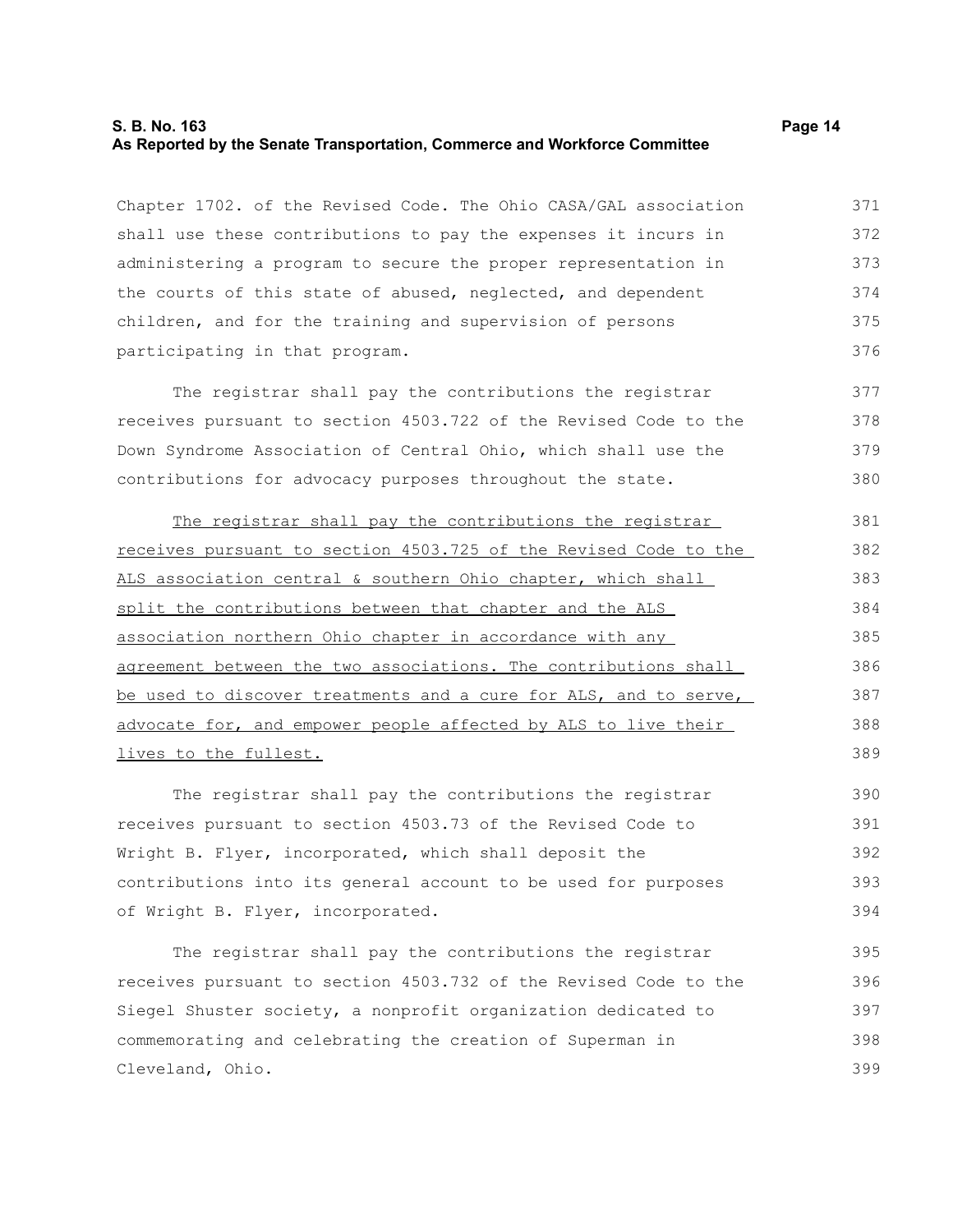#### **S. B. No. 163 Page 15 As Reported by the Senate Transportation, Commerce and Workforce Committee**

The registrar shall pay the contributions the registrar receives pursuant to section 4503.733 of the Revised Code to the central Ohio chapter of the juvenile diabetes research foundation, which shall distribute the contributions to the chapters of the juvenile diabetes research foundation in whose geographic territory the person who paid the contribution resides. 400 401 402 403 404 405 406

The registrar shall pay the contributions the registrar receives pursuant to section 4503.734 of the Revised Code to the Ohio highway patrol auxiliary foundation, which shall use the contributions to fulfill the foundation's mission of supporting law enforcement education and assistance. 407 408 409 410 411

The registrar shall pay the contributions the registrar receives pursuant to section 4503.74 of the Revised Code to the Columbus zoological park association, which shall disburse the moneys to Ohio's major metropolitan zoos, as defined in section 4503.74 of the Revised Code, in accordance with a written agreement entered into by the major metropolitan zoos. 412 413 414 415 416 417

The registrar shall pay the contributions the registrar receives pursuant to section 4503.75 of the Revised Code to the rotary foundation, located on March 31, 2003, in Evanston, Illinois, to be placed in a fund known as the permanent fund and used to endow educational and humanitarian programs of the rotary foundation. 418 419 420 421 422 423

The registrar shall pay the contributions the registrar receives pursuant to section 4503.751 of the Revised Code to the Ohio association of realtors, which shall deposit the contributions into a property disaster relief fund maintained under the Ohio realtors charitable and education foundation. 424 425 426 427 428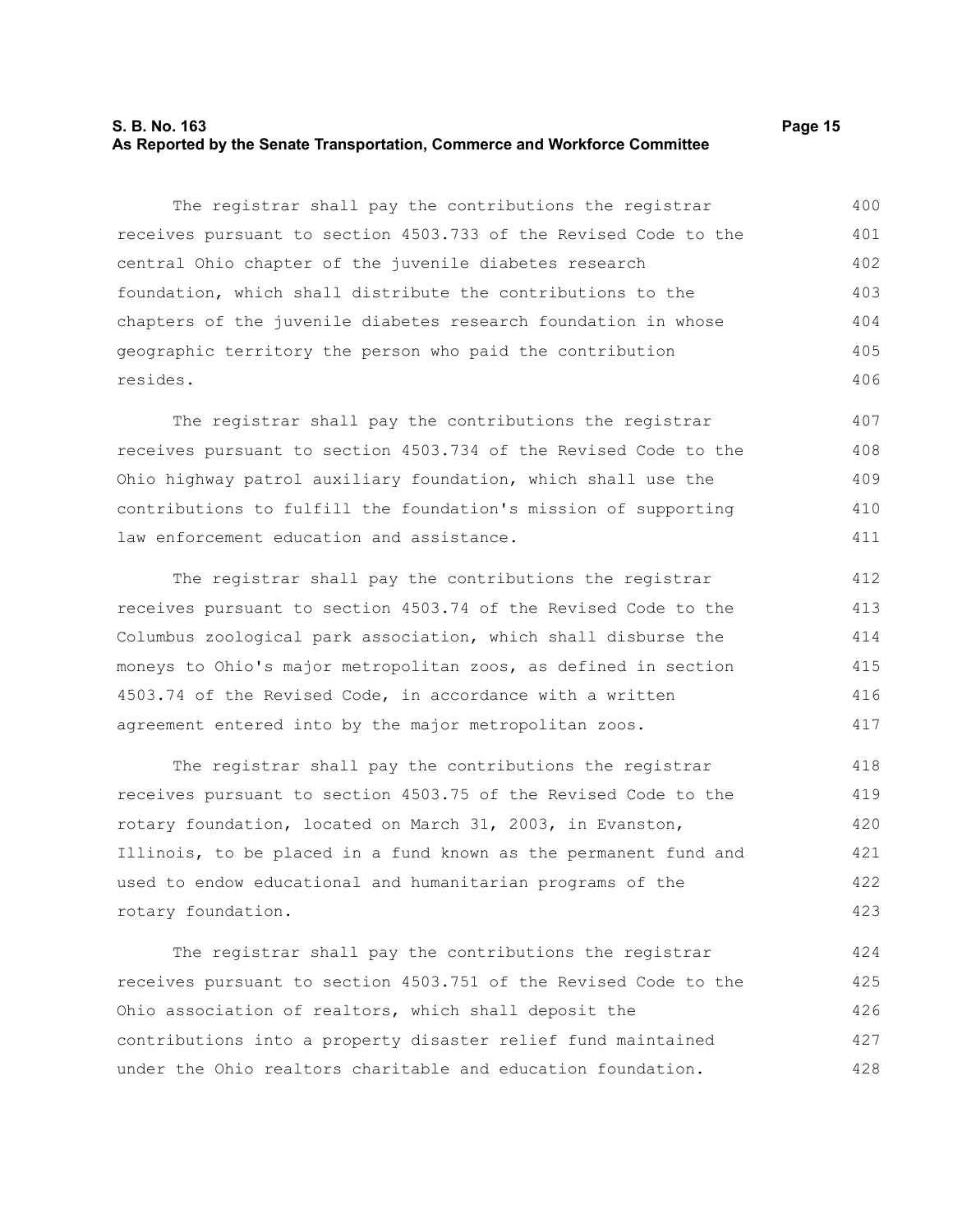#### **S. B. No. 163 Page 16 As Reported by the Senate Transportation, Commerce and Workforce Committee**

The registrar shall pay the contributions the registrar receives pursuant to section 4503.752 of the Revised Code to buckeye corvettes, incorporated, which shall use the contributions to pay for its charitable activities and programs. 429 430 431 432

The registrar shall pay the contributions the registrar receives pursuant to section 4503.763 of the Revised Code to the Ohio history connection to be used solely to build, support, and maintain the Ohio battleflag collection within the Ohio history connection. 433 434 435 436 437

The registrar shall pay the contributions the registrar receives pursuant to section 4503.764 of the Revised Code to the Medina county historical society, which shall use those contributions to distribute between the various historical societies and museums in Medina county. 438 439 440 441 442

The registrar shall pay the contributions the registrar receives pursuant to section 4503.765 of the Revised Code to the Amaranth grand chapter foundation, which shall use the contributions for communal outreach, charitable service, and scholarship purposes.

The registrar shall pay the contributions the registrar receives pursuant to section 4503.85 of the Revised Code to the Ohio sea grant college program to be used for Lake Erie area research projects. 448 449 450 451

The registrar shall pay the contributions the registrar receives pursuant to section 4503.86 of the Revised Code to the Ohio Lincoln highway historic byway, which shall use those contributions solely to promote and support the historical preservation and advertisement of the Lincoln highway in this state. 452 453 454 455 456 457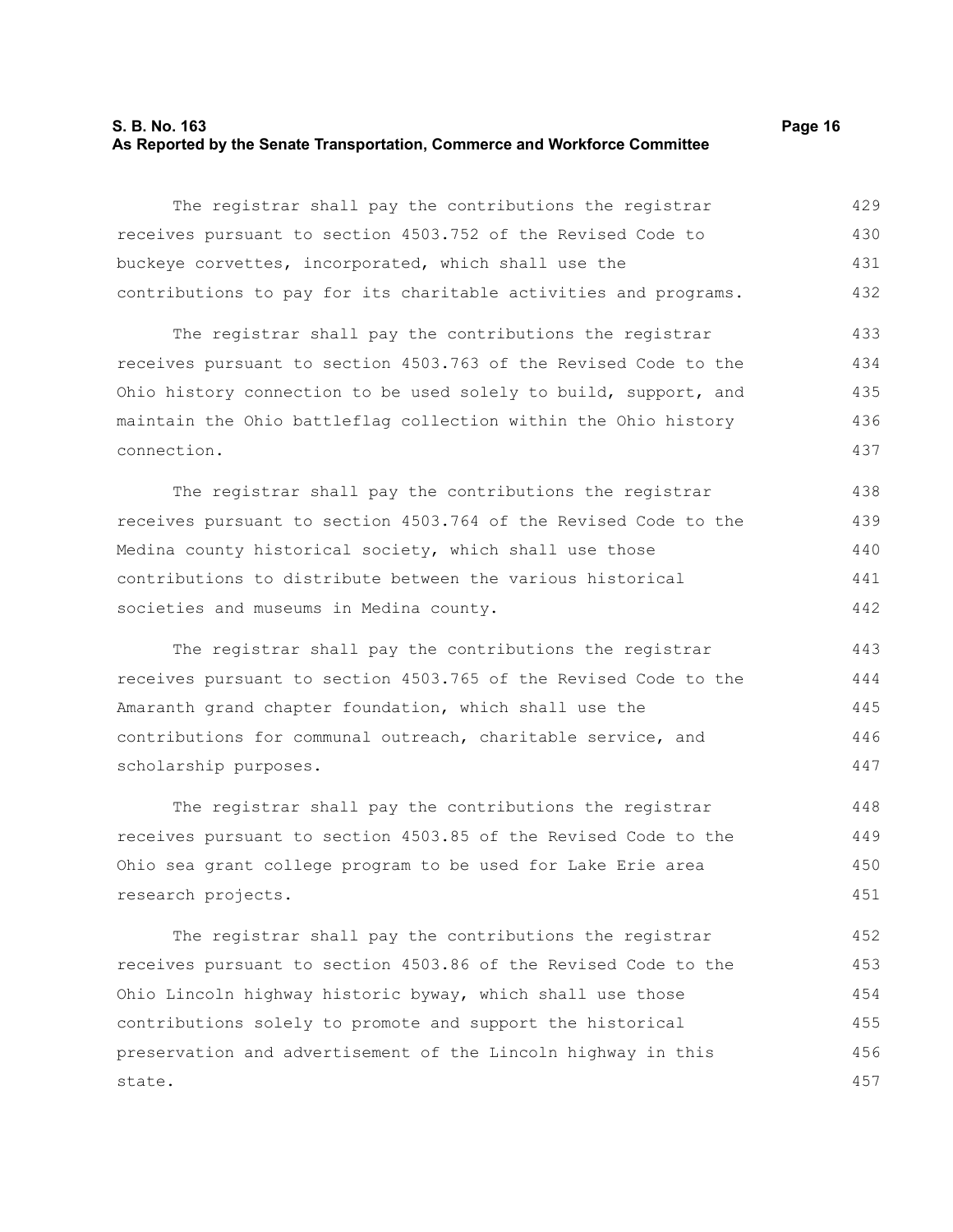#### **S. B. No. 163 Page 17 As Reported by the Senate Transportation, Commerce and Workforce Committee**

The registrar shall pay the contributions the registrar receives pursuant to section 4503.87 of the Revised Code to the Grove City little league dream field fund, which shall use those contributions solely to build, maintain, and improve youth baseball fields within the municipal corporation of Grove City. 458 459 460 461 462

The registrar shall pay the contributions the registrar receives pursuant to section 4503.871 of the Revised Code to the Solon city school district. The school district shall use the contributions it receives to pay the expenses it incurs in providing services to the school district's students that assist in developing or maintaining the mental and emotional well-being of the students. The services provided may include bereavement counseling, instruction in defensive driving techniques, sensitivity training, and the counseling and education of students regarding bullying, dating violence, drug abuse, suicide prevention, and human trafficking. The school district superintendent or, in the school district superintendent's discretion, the appropriate school principal or appropriate school counselors shall determine any charitable organizations that the school district hires to provide those services. The school district also may use the contributions it receives to pay for members of the faculty of the school district to receive training in providing such services to the students of the school district. The school district shall ensure that any charitable organization that is hired by the district is exempt from federal income taxation under subsection 501(c)(3) of the Internal Revenue Code. The school district shall not use the contributions it receives for any other purpose. 463 464 465 466 467 468 469 470 471 472 473 474 475 476 477 478 479 480 481 482 483 484 485

The registrar shall pay the contributions the registrar receives pursuant to section 4503.872 of the Revised Code to the Canton city school district. The district may use the 486 487 488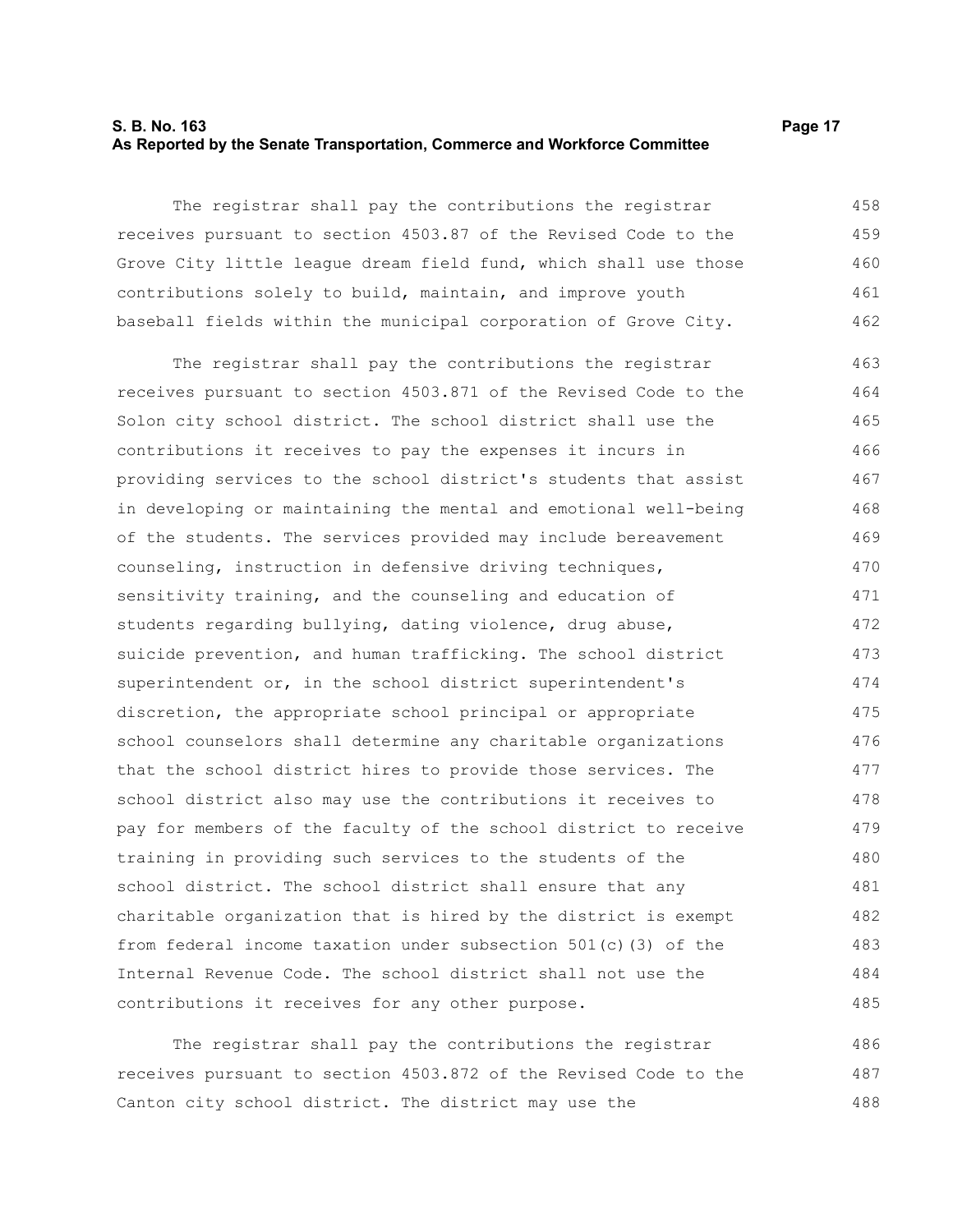contributions for student welfare, but shall not use the contributions for any political purpose or to pay salaries of district employees. 489 490 491

The registrar shall pay the contributions the registrar receives pursuant to section 4503.873 of the Revised Code to Padua Franciscan high school located in the municipal corporation of Parma. The school shall use fifty per cent of the contributions it receives to provide tuition assistance to its students. The school shall use the remaining fifty per cent to pay the expenses it incurs in providing services to the school's students that assist in developing or maintaining the mental and emotional well-being of the students. The services provided may include bereavement counseling, instruction in defensive driving techniques, sensitivity training, and the counseling and education of students regarding bullying, dating violence, drug abuse, suicide prevention, and human trafficking. As a part of providing such services, the school may pay for members of the faculty of the school to receive training in providing those services. The school principal or, in the school principal's discretion, appropriate school counselors shall determine any charitable organizations that the school hires to provide those services. The school shall ensure that any such charitable organization is exempt from federal income taxation under subsection 501(c)(3) of the Internal Revenue Code. The school shall not use the contributions it receives for any other purpose. 492 493 494 495 496 497 498 499 500 501 502 503 504 505 506 507 508 509 510 511 512 513 514

The registrar shall pay the contributions the registrar receives pursuant to section 4503.874 of the Revised Code to St. Edward high school located in the municipal corporation of Lakewood. The school shall use fifty per cent of the contributions it receives to provide tuition assistance to its 515 516 517 518 519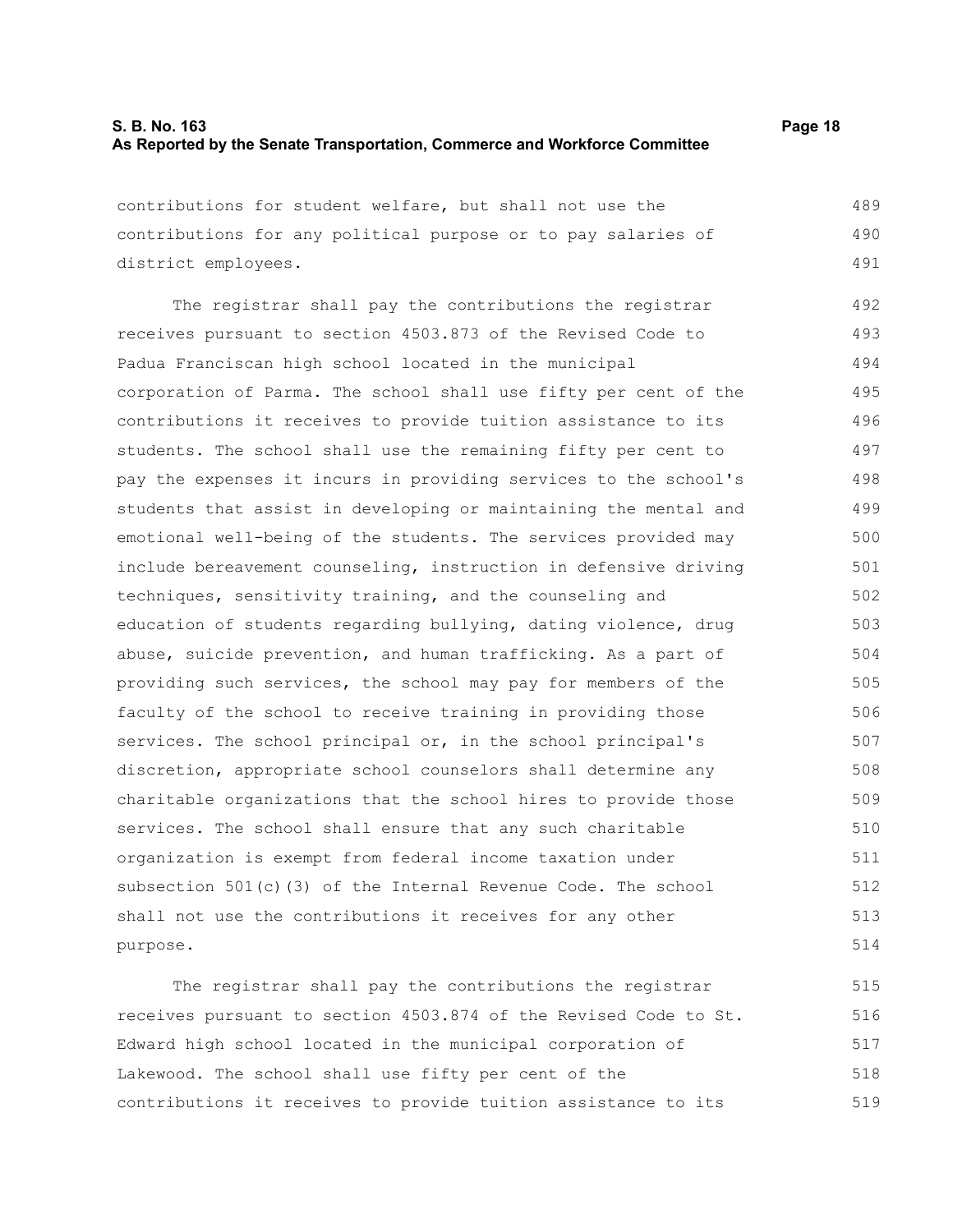#### **S. B. No. 163 Page 19 As Reported by the Senate Transportation, Commerce and Workforce Committee**

students. The school shall use the remaining fifty per cent to pay the expenses it incurs in providing services to the school's students that assist in developing or maintaining the mental and emotional well-being of the students. The services provided may include bereavement counseling, instruction in defensive driving techniques, sensitivity training, and the counseling and education of students regarding bullying, dating violence, drug abuse, suicide prevention, and human trafficking. As a part of providing such services, the school may pay for members of the faculty of the school to receive training in providing those services. The school principal or, in the school principal's discretion, appropriate school counselors shall determine any charitable organizations that the school hires to provide those services. The school shall ensure that any such charitable organization is exempt from federal income taxation under subsection 501(c)(3) of the Internal Revenue Code. The school shall not use the contributions it receives for any other purpose. 520 521 522 523 524 525 526 527 528 529 530 531 532 533 534 535 536 537

The registrar shall pay the contributions the registrar receives pursuant to section 4503.875 of the Revised Code to Walsh Jesuit high school located in the municipal corporation of Cuyahoga Falls. The school shall use fifty per cent of the contributions it receives to provide tuition assistance to its students. The school shall use the remaining fifty per cent to pay the expenses it incurs in providing services to the school's students that assist in developing or maintaining the mental and emotional well-being of the students. The services provided may include bereavement counseling, instruction in defensive driving techniques, sensitivity training, and the counseling and education of students regarding bullying, dating violence, drug abuse, suicide prevention, and human trafficking. As a part of 538 539 540 541 542 543 544 545 546 547 548 549 550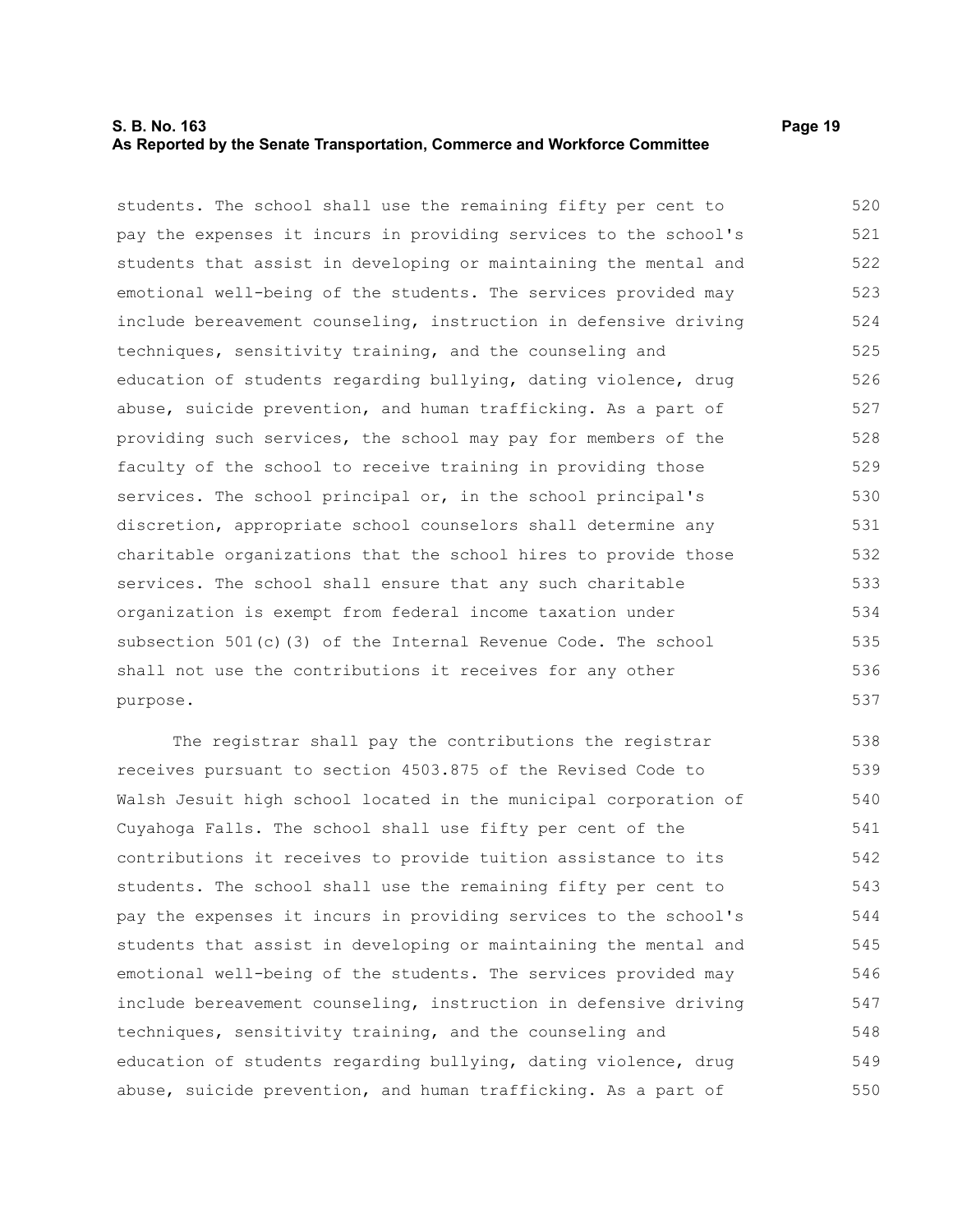#### **S. B. No. 163 Page 20 As Reported by the Senate Transportation, Commerce and Workforce Committee**

providing such services, the school may pay for members of the faculty of the school to receive training in providing those services. The school principal or, in the school principal's discretion, appropriate school counselors shall determine any charitable organizations that the school hires to provide those services. The school shall ensure that any such charitable organization is exempt from federal income taxation under subsection 501(c)(3) of the Internal Revenue Code. The school shall not use the contributions it receives for any other purpose. 551 552 553 554 555 556 557 558 559 560

The registrar shall pay the contributions the registrar receives pursuant to section 4503.876 of the Revised Code to the North Royalton city school district. The school district shall use the contributions it receives to pay the expenses it incurs in providing services to the school district's students that assist in developing or maintaining the mental and emotional well-being of the students. The services provided may include bereavement counseling, instruction in defensive driving techniques, sensitivity training, and the counseling and education of students regarding bullying, dating violence, drug abuse, suicide prevention, and human trafficking. The school district superintendent or, in the school district superintendent's discretion, the appropriate school principal or appropriate school counselors shall determine any charitable organizations that the school district hires to provide those services. The school district also may use the contributions it receives to pay for members of the faculty of the school district to receive training in providing such services to the students of the school district. The school district shall ensure that any charitable organization that is hired by the district is exempt from federal income taxation under subsection 561 562 563 564 565 566 567 568 569 570 571 572 573 574 575 576 577 578 579 580 581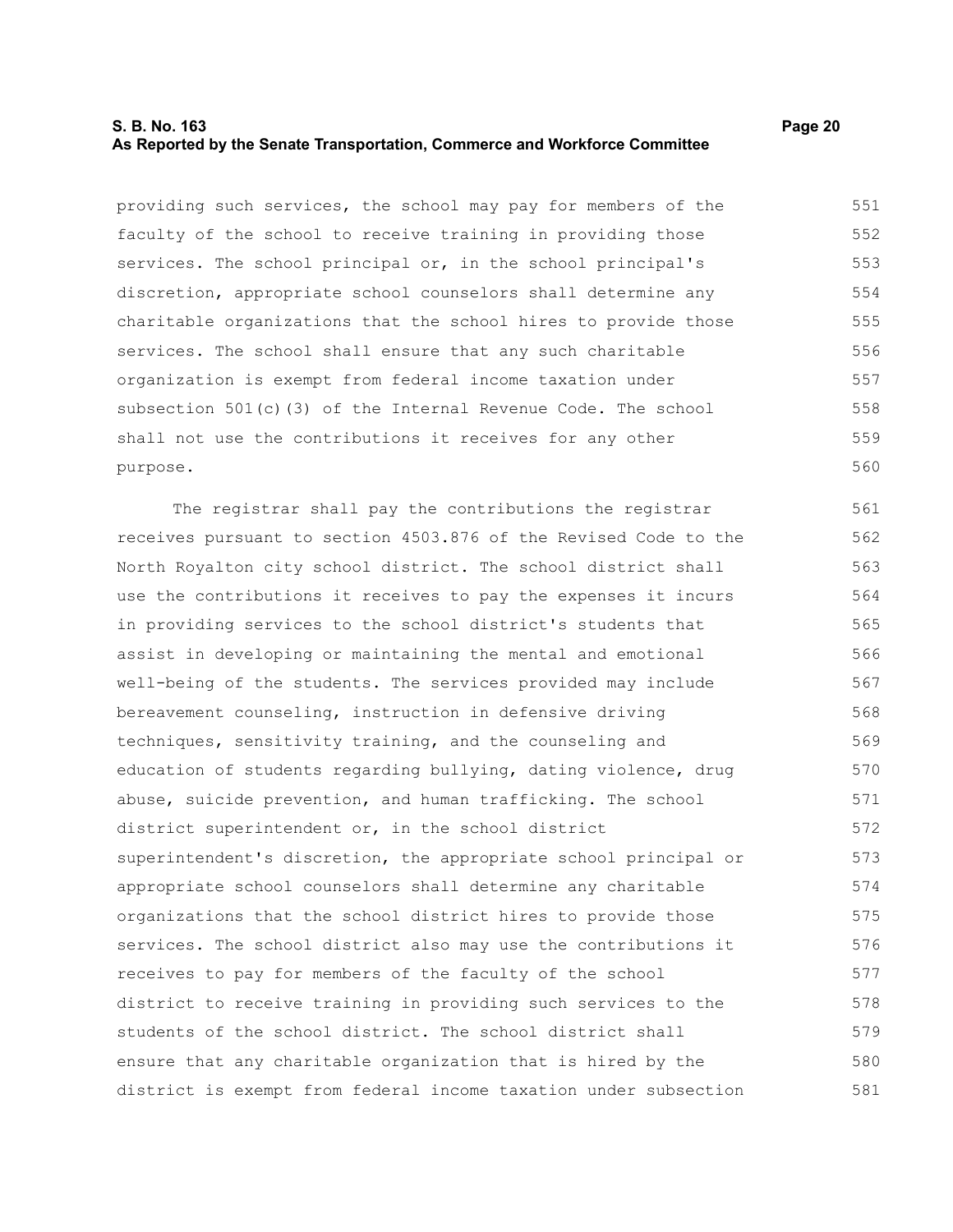501(c)(3) of the Internal Revenue Code. The school district shall not use the contributions it receives for any other purpose. The registrar shall pay the contributions the registrar receives pursuant to section 4503.877 of the Revised Code to the Independence local school district. The school district shall use the contributions it receives to pay the expenses it incurs in providing services to the school district's students that assist in developing or maintaining the mental and emotional well-being of the students. The services provided may include bereavement counseling, instruction in defensive driving techniques, sensitivity training, and the counseling and education of students regarding bullying, dating violence, drug abuse, suicide prevention, and human trafficking. The school district superintendent or, in the school district superintendent's discretion, the appropriate school principal or appropriate school counselors shall determine any charitable organizations that the school district hires to provide those services. The school district also may use the contributions it receives to pay for members of the faculty of the school district to receive training in providing such services to the students of the school district. The school district shall ensure that any charitable organization that is hired by the district is exempt from federal income taxation under subsection 501(c)(3) of the Internal Revenue Code. The school district shall not use the contributions it receives for any other purpose. The registrar shall pay the contributions the registrar 582 583 584 585 586 587 588 589 590 591 592 593 594 595 596 597 598 599 600 601 602 603 604 605 606 607 608 609

receives pursuant to section 4503.878 of the Revised Code to the Cuyahoga Heights local school district. The school district shall use the contributions it receives to pay the expenses it 610 611 612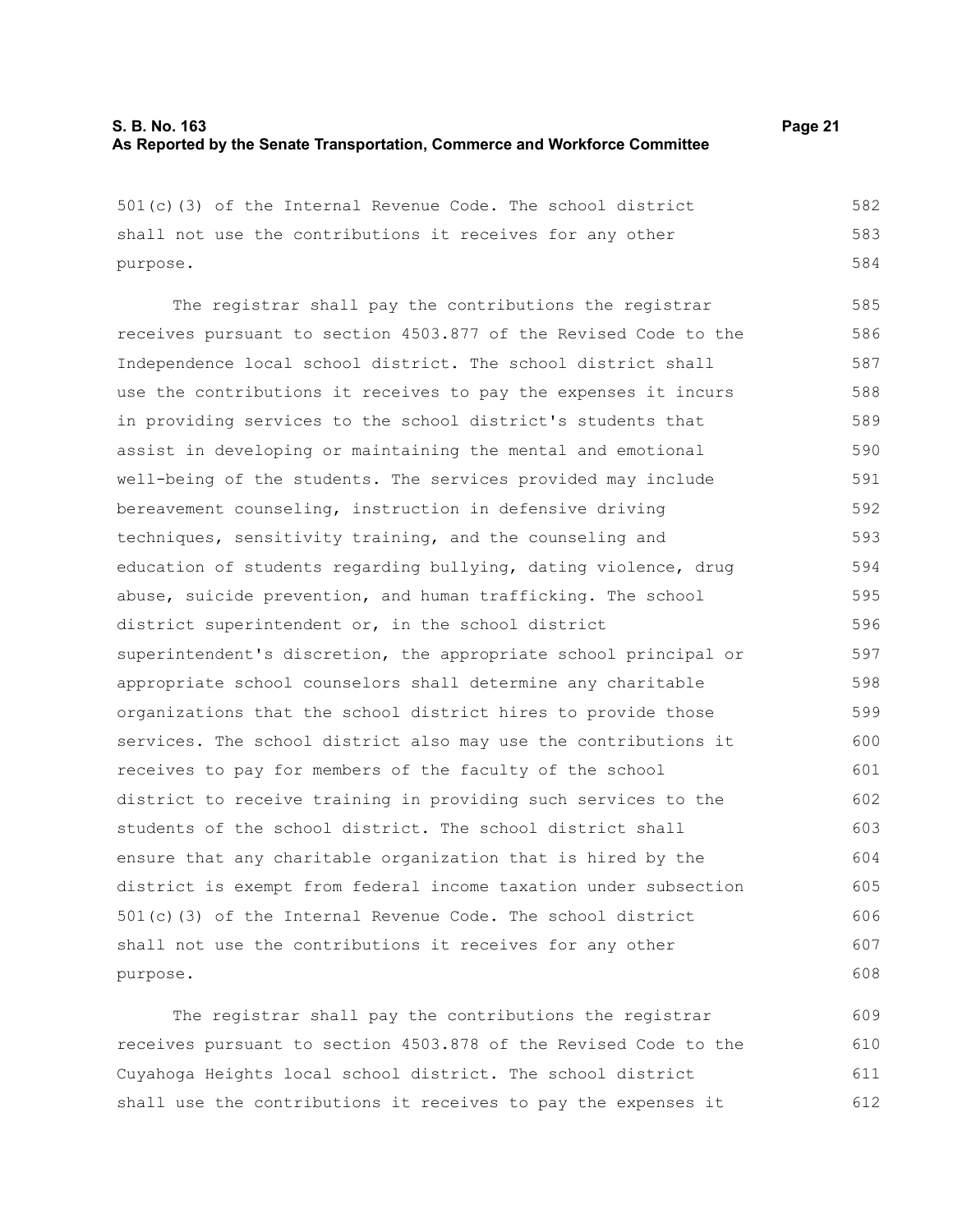#### **S. B. No. 163 Page 22 As Reported by the Senate Transportation, Commerce and Workforce Committee**

incurs in providing services to the school district's students that assist in developing or maintaining the mental and emotional well-being of the students. The services provided may

include bereavement counseling, instruction in defensive driving techniques, sensitivity training, and the counseling and education of students regarding bullying, dating violence, drug abuse, suicide prevention, and human trafficking. The school district superintendent or, in the school district superintendent's discretion, the appropriate school principal or appropriate school counselors, shall determine any charitable organizations that the school district hires to provide those services. The school district also may use the contributions it receives to pay for members of the faculty of the school district to receive training in providing such services to the students of the school district. The school district shall ensure that any charitable organization that is hired by the district is exempt from federal income taxation under subsection 501(c)(3) of the Internal Revenue Code. The school district shall not use the contributions it receives for any other purpose. 616 617 618 619 620 621 622 623 624 625 626 627 628 629 630 631 632

The registrar shall pay the contributions the registrar receives pursuant to section 4503.879 of the Revised Code to the west technical high school alumni association, which shall use the contributions for activities sponsored by the association. 633 634 635 636

The registrar shall pay the contributions the registrar receives pursuant to section 4503.88 of the Revised Code to the Kenston local school district. The school district shall use the contributions it receives to pay the expenses it incurs in providing services that assist in developing or maintaining a culture of environmental responsibility and an innovative science, technology, engineering, art, and math (S.T.E.A.M.) 637 638 639 640 641 642 643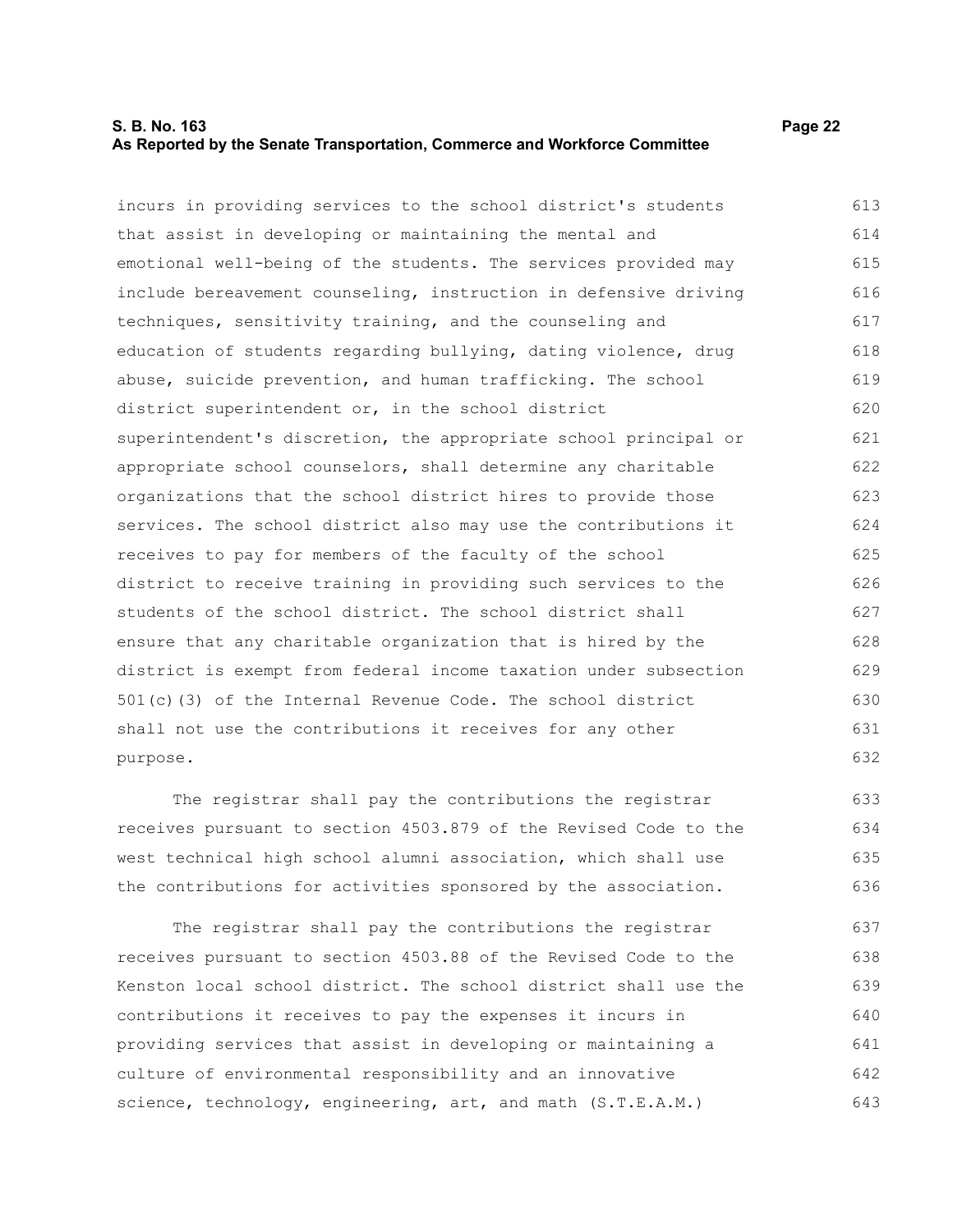| curriculum to the school district's students. The school         | 644 |
|------------------------------------------------------------------|-----|
| district shall not use the contributions it receives for any     |     |
| other purpose.                                                   |     |
| The registrar shall pay the contributions the registrar          | 647 |
| receives pursuant to section 4503.89 of the Revised Code to the  | 648 |
| American red cross of greater Columbus on behalf of the Ohio     | 649 |
| chapters of the American red cross, which shall use the          | 650 |
| contributions for disaster readiness, preparedness, and response | 651 |
| programs on a statewide basis.                                   | 652 |
| The registrar shall pay the contributions the registrar          | 653 |
| receives pursuant to section 4503.891 of the Revised Code to the | 654 |
| Ohio lions foundation. The foundation shall use the              | 655 |
| contributions for charitable and educational purposes.           | 656 |
| The registrar shall pay the contributions the registrar          | 657 |
| receives pursuant to section 4503.892 of the Revised Code to the | 658 |
| Hudson city school district. The school district shall not use   | 659 |
| the contributions it receives for any political purpose.         | 660 |
| The registrar shall pay the contributions the registrar          | 661 |
| receives pursuant to section 4503.90 of the Revised Code to the  | 662 |
| nationwide children's hospital foundation.                       | 663 |
| The registrar shall pay the contributions the registrar          | 664 |
| receives pursuant to section 4503.901 of the Revised Code to the | 665 |
| Ohio association for pupil transportation, which shall use the   | 666 |
| money to support transportation programs, provide training to    | 667 |
| school transportation professionals, and support other           | 668 |
| initiatives for school transportation safety.                    |     |

The registrar shall pay the contributions the registrar receives pursuant to section 4503.902 of the Revised Code to St. Ignatius high school located in the municipal corporation of 670 671 672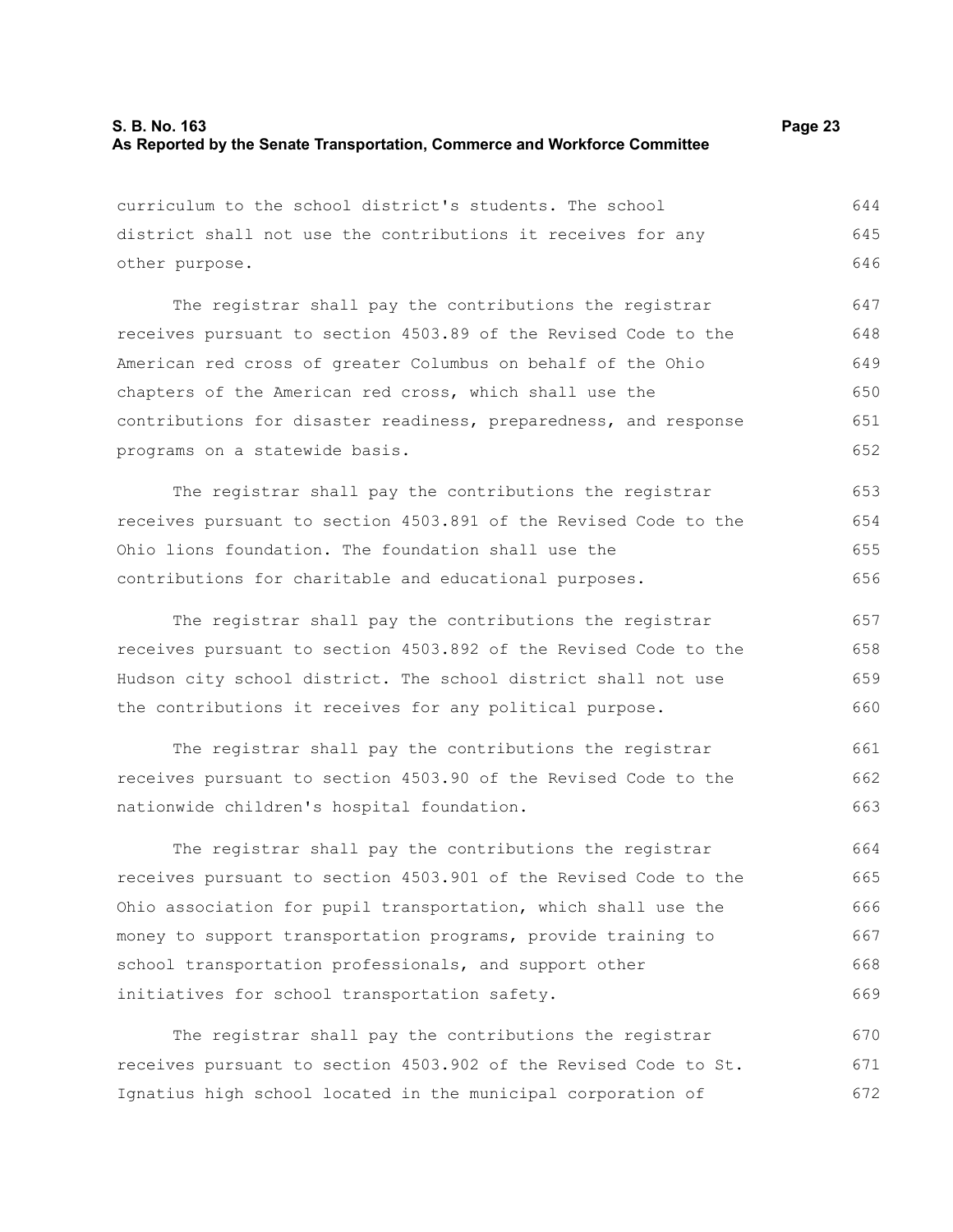## **S. B. No. 163 Page 24 As Reported by the Senate Transportation, Commerce and Workforce Committee**

Cleveland. The school shall use fifty per cent of the contributions it receives to provide tuition assistance to its students. The school shall use the remaining fifty per cent to pay the expenses it incurs in providing services to the school's students that assist in developing or maintaining the mental and emotional well-being of the students. The services provided may include bereavement counseling, instruction in defensive driving techniques, sensitivity training, and the counseling and education of students regarding bullying, dating violence, drug abuse, suicide prevention, and human trafficking. As a part of providing such services, the school may pay for members of the faculty of the school to receive training in providing those services. The school principal or, in the school principal's discretion, appropriate school counselors shall determine any charitable organizations that the school hires to provide those services. The school shall ensure that any such charitable organization is exempt from federal income taxation under subsection 501(c)(3) of the Internal Revenue Code. The school shall not use the contributions it receives for any other purpose. 673 674 675 676 677 678 679 680 681 682 683 684 685 686 687 688 689 690 691 692

The registrar shall pay the contributions the registrar receives pursuant to section 4503.903 of the Revised Code to the Brecksville-Broadview Heights city school district. The school district shall use the contributions it receives to pay the expenses it incurs in providing services to the school district's students that assist in developing or maintaining the mental and emotional well-being of the students. The services provided may include bereavement counseling, instruction in defensive driving techniques, sensitivity training, and the counseling and education of students regarding bullying, dating violence, drug abuse, suicide prevention, and human trafficking. 693 694 695 696 697 698 699 700 701 702 703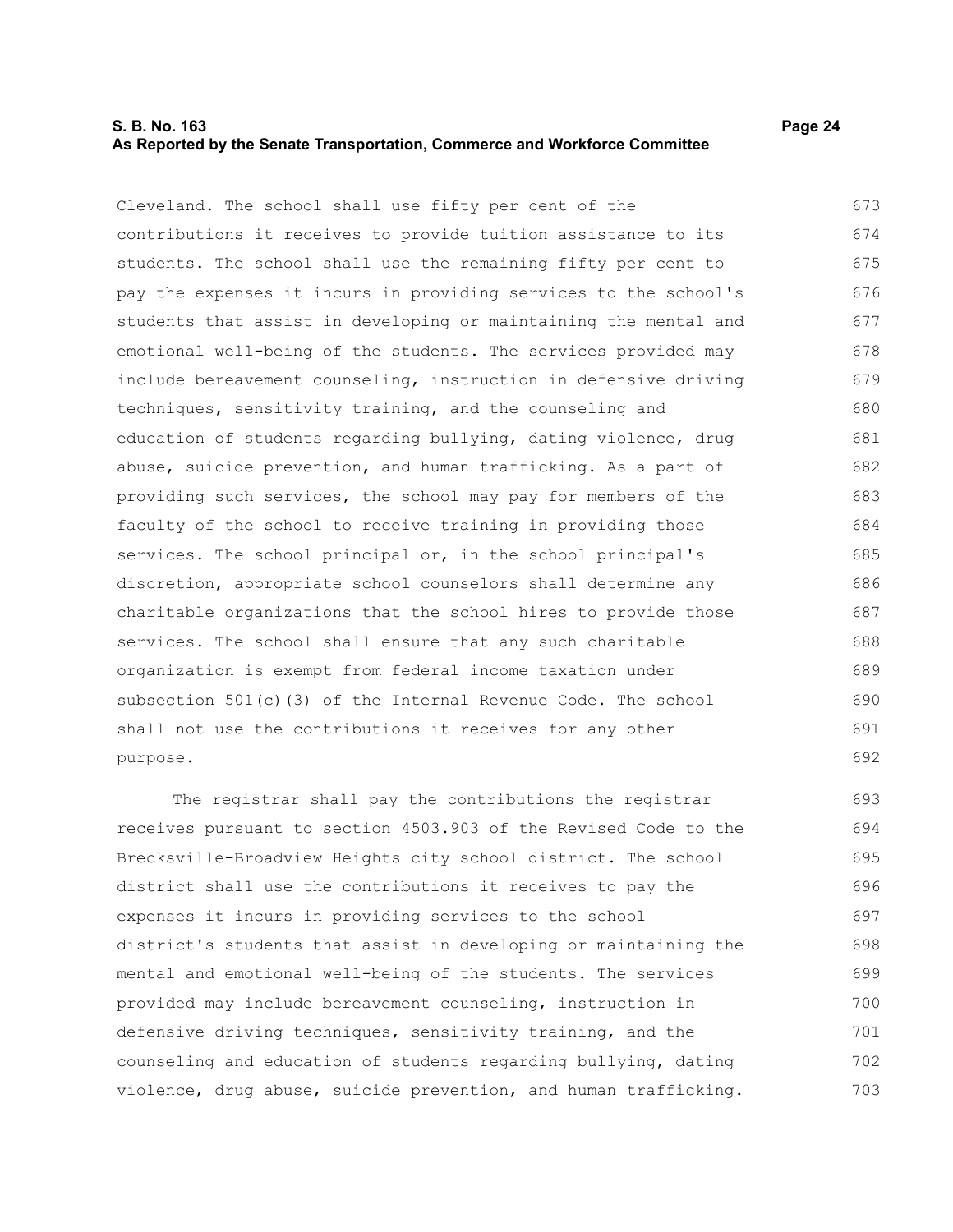#### **S. B. No. 163 Page 25 As Reported by the Senate Transportation, Commerce and Workforce Committee**

The school district superintendent or, in the school district superintendent's discretion, the appropriate school principal or appropriate school counselors shall determine any charitable organizations that the school district hires to provide those services. The school district also may use the contributions it receives to pay for members of the faculty of the school district to receive training in providing such services to the students of the school district. The school district shall ensure that any charitable organization that is hired by the district is exempt from federal income taxation under subsection 501(c)(3) of the Internal Revenue Code. The school district shall not use the contributions it receives for any other purpose. 704 705 706 707 708 709 710 711 712 713 714 715 716

The registrar shall pay the contributions the registrar receives pursuant to section 4503.904 of the Revised Code to the Chagrin Falls exempted village school district. The school district shall use the contributions it receives to pay the expenses it incurs in providing services to the school district's students that assist in developing or maintaining the mental and emotional well-being of the students. The services provided may include bereavement counseling, instruction in defensive driving techniques, sensitivity training, and the counseling and education of students regarding bullying, dating violence, drug abuse, suicide prevention, and human trafficking. The school district superintendent or, in the school district superintendent's discretion, the appropriate school principal or appropriate school counselors shall determine any charitable organizations that the school district hires to provide those services. The school district also may use the contributions it receives to pay for members of the faculty of the school district to receive training in providing such services to the 717 718 719 720 721 722 723 724 725 726 727 728 729 730 731 732 733 734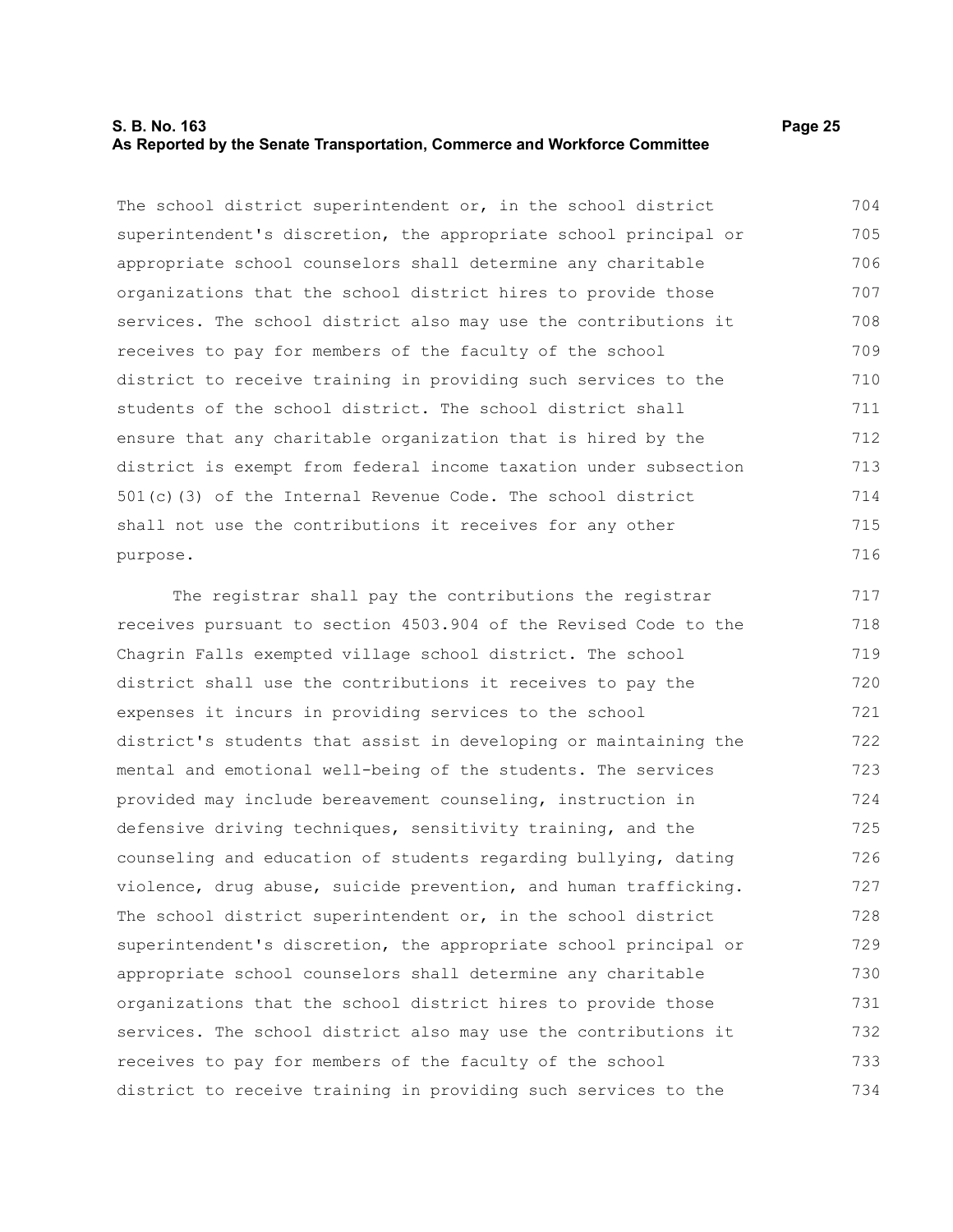#### **S. B. No. 163 Page 26 As Reported by the Senate Transportation, Commerce and Workforce Committee**

students of the school district. The school district shall ensure that any charitable organization that is hired by the district is exempt from federal income taxation under subsection 501(c)(3) of the Internal Revenue Code. The school district shall not use the contributions it receives for any other purpose. 735 736 737 738 739 740

The registrar shall pay the contributions the registrar receives pursuant to section 4503.905 of the Revised Code to the Cuyahoga valley career center. The career center shall use the contributions it receives to pay the expenses it incurs in providing services to the career center's students that assist in developing or maintaining the mental and emotional well-being of the students. The services provided may include bereavement counseling, instruction in defensive driving techniques, sensitivity training, and the counseling and education of students regarding bullying, dating violence, drug abuse, suicide prevention, and human trafficking. The career center's superintendent or in the career center's superintendent's discretion, the school board or appropriate school counselors shall determine any charitable organizations that the career center hires to provide those services. The career center also may use the contributions it receives to pay for members of the faculty of the career center to receive training in providing such services to the students of the career center. The career center shall ensure that any charitable organization that is hired by the career center is exempt from federal income taxation under subsection 501(c)(3) of the Internal Revenue Code. The career center shall not use the contributions it receives for any other purpose. 741 742 743 744 745 746 747 748 749 750 751 752 753 754 755 756 757 758 759 760 761 762 763

The registrar shall pay the contributions the registrar receives pursuant to section 4503.906 of the Revised Code to the 764 765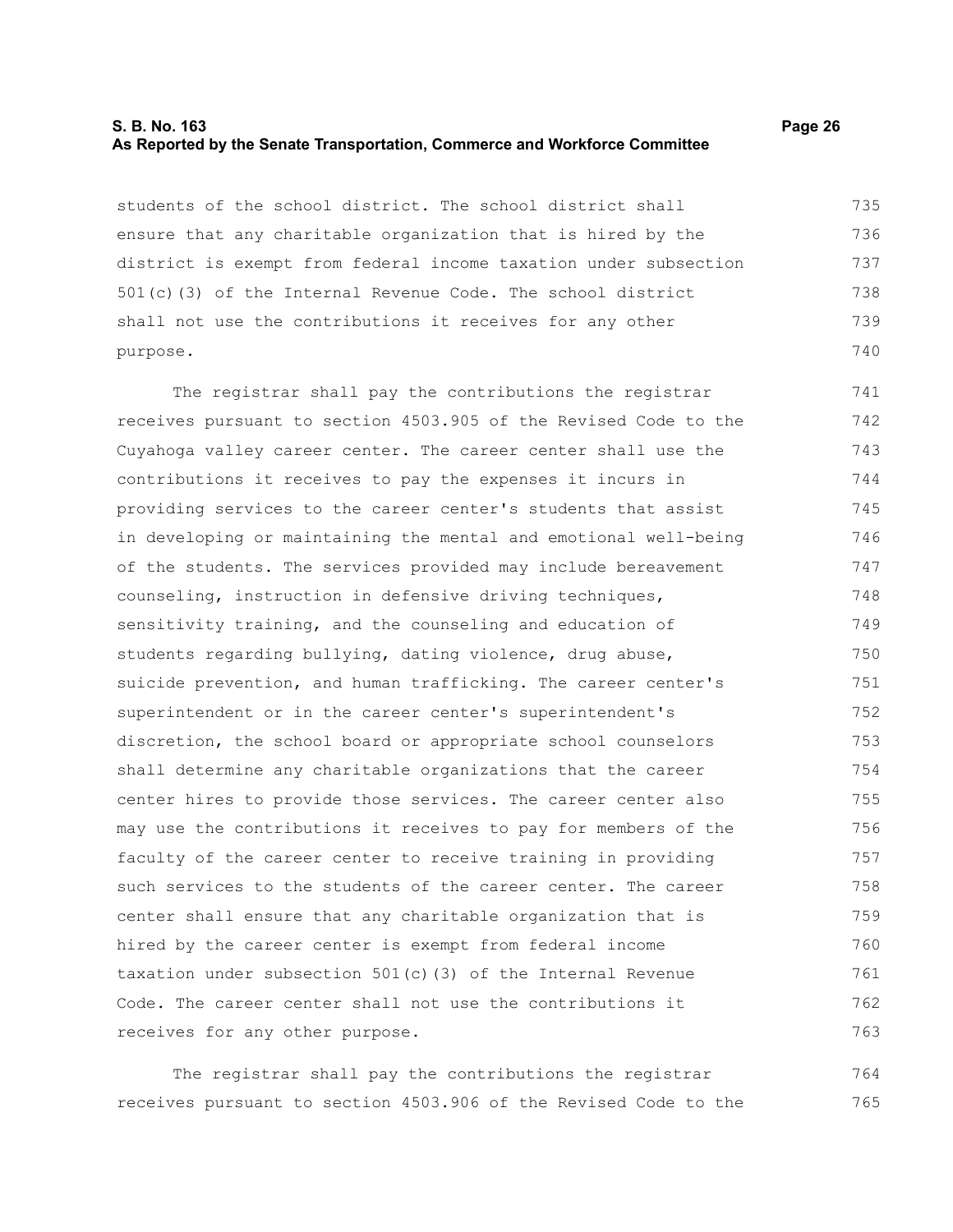Stow-Munroe Falls city school district. The school district shall not use the contributions it receives for any political purpose. 766 767 768

The registrar shall pay the contributions the registrar receives pursuant to section 4503.907 of the Revised Code to the Twinsburg city school district. The school district shall not use the contributions it receives for any political purpose. 769 770 771 772

The registrar shall pay the contributions the registrar receives pursuant to section 4503.908 of the Revised Code to St. Xavier high school located in Springfield township in Hamilton county. The school shall use fifty per cent of the contributions it receives to provide tuition assistance to its students. The school shall use the remaining fifty per cent to pay the expenses it incurs in providing services to the school's students that assist in developing or maintaining the mental and emotional well-being of the students. The services provided may include bereavement counseling, instruction in defensive driving techniques, sensitivity training, and the counseling and education of students regarding bullying, dating violence, drug abuse, suicide prevention, and human trafficking. As a part of providing such services, the school may pay for members of the faculty of the school to receive training in providing those services. The school principal or, in the school principal's discretion, appropriate school counselors shall determine any charitable organizations that the school hires to provide those services. The school shall ensure that any such charitable organization is exempt from federal income taxation under subsection 501(c)(3) of the Internal Revenue Code. The school shall not use the contributions it receives for any other purpose. 773 774 775 776 777 778 779 780 781 782 783 784 785 786 787 788 789 790 791 792 793 794 795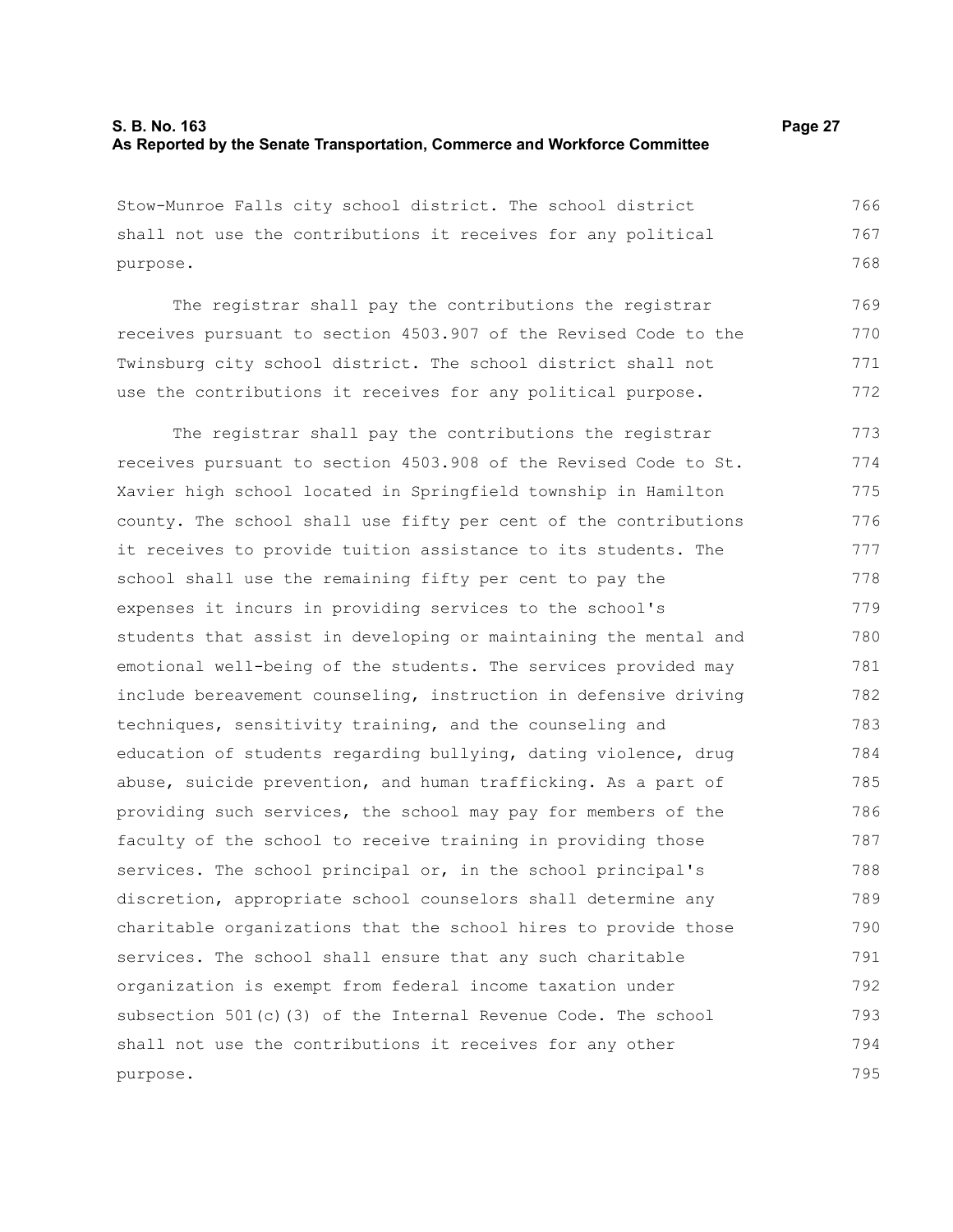#### **S. B. No. 163 Page 28 As Reported by the Senate Transportation, Commerce and Workforce Committee**

The registrar shall pay the contributions the registrar receives pursuant to section 4503.909 of the Revised Code to the Grandview Heights city school district, which shall use the contributions for its gifted programs and special education and related services. 796 797 798 799 800

The registrar shall pay the contributions received pursuant to section 4503.92 of the Revised Code to support our troops, incorporated, a national nonprofit corporation, which shall use those contributions in accordance with its articles of incorporation and for the benefit of servicemembers of the armed forces of the United States and their families when they are in financial need. 801 802 803 804 805 806 807

The registrar shall pay the contributions the registrar receives pursuant to section 4503.94 of the Revised Code to the Michelle's leading star foundation, which shall use the money solely to fund the rental, lease, or purchase of the simulated driving curriculum of the Michelle's leading star foundation by boards of education of city, exempted village, local, and joint vocational school districts.

The registrar shall pay the contributions the registrar receives pursuant to section 4503.941 of the Revised Code to the Ohio chapter international society of arboriculture, which shall use the money to increase consumer awareness on the importance of proper tree care and to raise funds for the chapter's educational efforts. 815 816 817 818 819 820

The registrar shall pay the contributions the registrar receives pursuant to section 4503.951 of the Revised Code to the Cincinnati city school district. 821 822 823

The registrar shall pay the contributions the registrar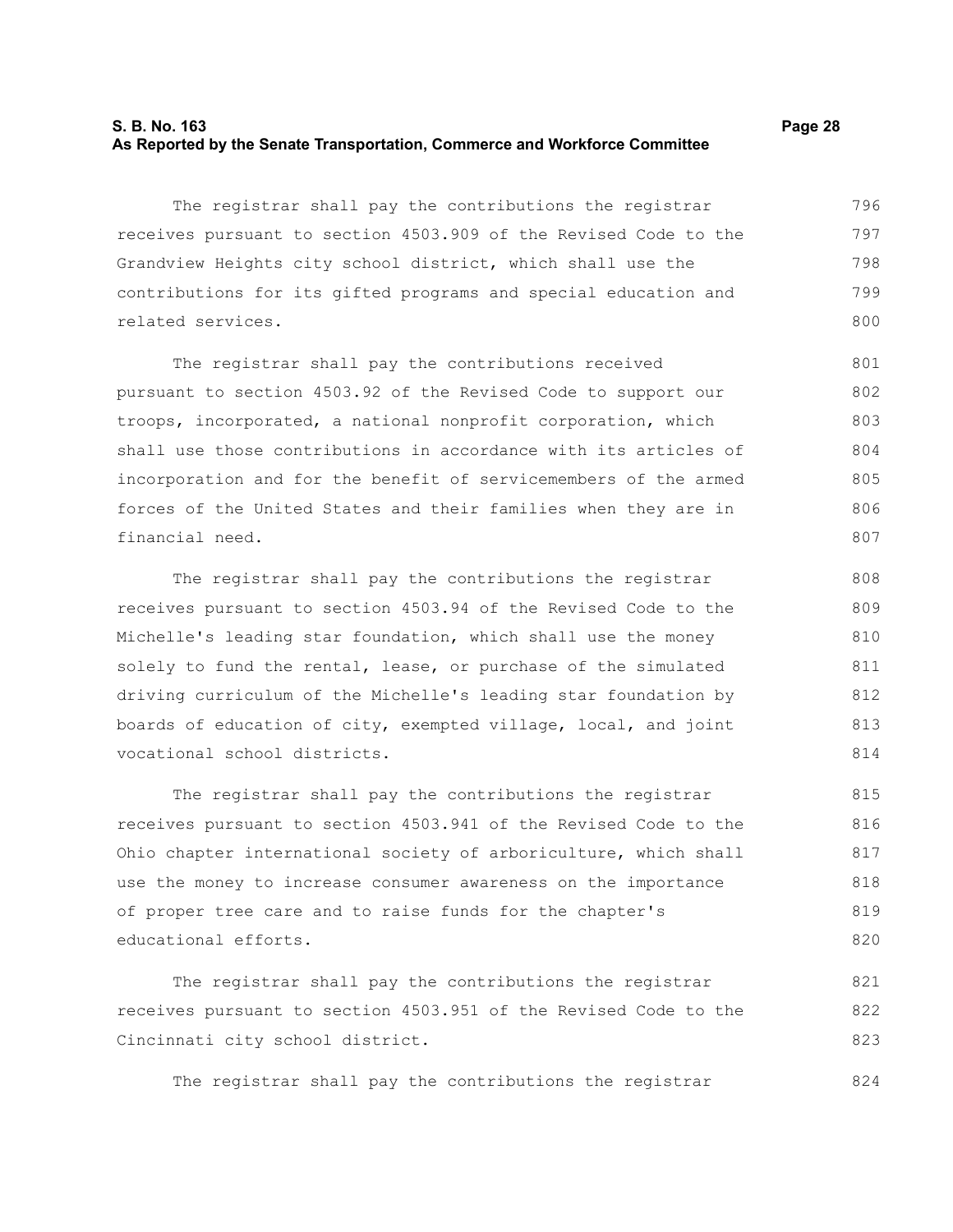#### **S. B. No. 163 Page 29 As Reported by the Senate Transportation, Commerce and Workforce Committee**

receives pursuant to section 4503.952 of the Revised Code to Hawken school located in northeast Ohio. The school shall use fifty per cent of the contributions it receives to provide tuition assistance to its students. The school shall use the remaining fifty per cent to pay the expenses it incurs in providing services to the school's students that assist in developing or maintaining the mental and emotional well-being of the students. The services provided may include bereavement counseling, instruction in defensive driving techniques, sensitivity training, and the counseling and education of students regarding bullying, dating violence, drug abuse, suicide prevention, and human trafficking. As a part of providing such services, the school may pay for members of the faculty of the school to receive training in providing those services. The school principal or, in the school principal's discretion, appropriate school counselors shall determine any charitable organizations that the school hires to provide those services. The school shall ensure that any such charitable organization is exempt from federal income taxation under subsection 501(c)(3) of the Internal Revenue Code. The school shall not use the contributions it receives for any other purpose. 825 826 827 828 829 830 831 832 833 834 835 836 837 838 839 840 841 842 843 844 845 846

The registrar shall pay the contributions the registrar receives pursuant to section 4503.953 of the Revised Code to Gilmour academy located in the municipal corporation of Gates Mills. The school shall use fifty per cent of the contributions it receives to provide tuition assistance to its students. The school shall use the remaining fifty per cent to pay the expenses it incurs in providing services to the school's students that assist in developing or maintaining the mental and emotional well-being of the students. The services provided may 847 848 849 850 851 852 853 854 855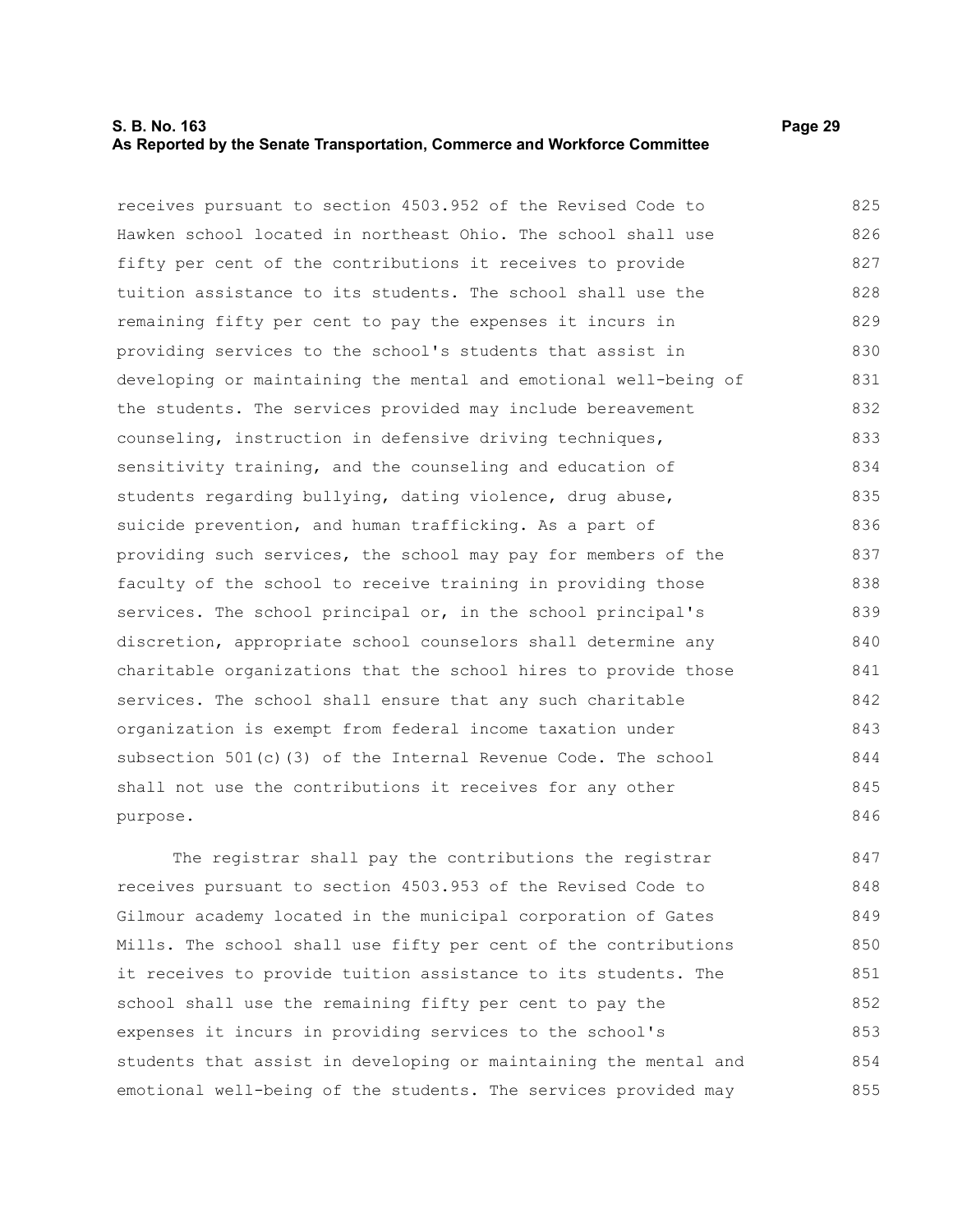### **S. B. No. 163 Page 30 As Reported by the Senate Transportation, Commerce and Workforce Committee**

include bereavement counseling, instruction in defensive driving techniques, sensitivity training, and the counseling and education of students regarding bullying, dating violence, drug abuse, suicide prevention, and human trafficking. As a part of providing such services, the school may pay for members of the faculty of the school to receive training in providing those services. The school principal or, in the school principal's discretion, appropriate school counselors shall determine any charitable organizations that the school hires to provide those services. The school shall ensure that any such charitable organization is exempt from federal income taxation under subsection 501(c)(3) of the Internal Revenue Code. The school shall not use the contributions it receives for any other purpose. 856 857 858 859 860 861 862 863 864 865 866 867 868 869

The registrar shall pay the contributions the registrar receives pursuant to section 4503.954 of the Revised Code to University school located in the suburban area near the municipal corporation of Cleveland. The school shall use fifty per cent of the contributions it receives to provide tuition assistance to its students. The school shall use the remaining fifty per cent to pay the expenses it incurs in providing services to the school's students that assist in developing or maintaining the mental and emotional well-being of the students. The services provided may include bereavement counseling, instruction in defensive driving techniques, sensitivity training, and the counseling and education of students regarding bullying, dating violence, drug abuse, suicide prevention, and human trafficking. As a part of providing such services, the school may pay for members of the faculty of the school to receive training in providing those services. The school principal or, in the school principal's discretion, appropriate 870 871 872 873 874 875 876 877 878 879 880 881 882 883 884 885 886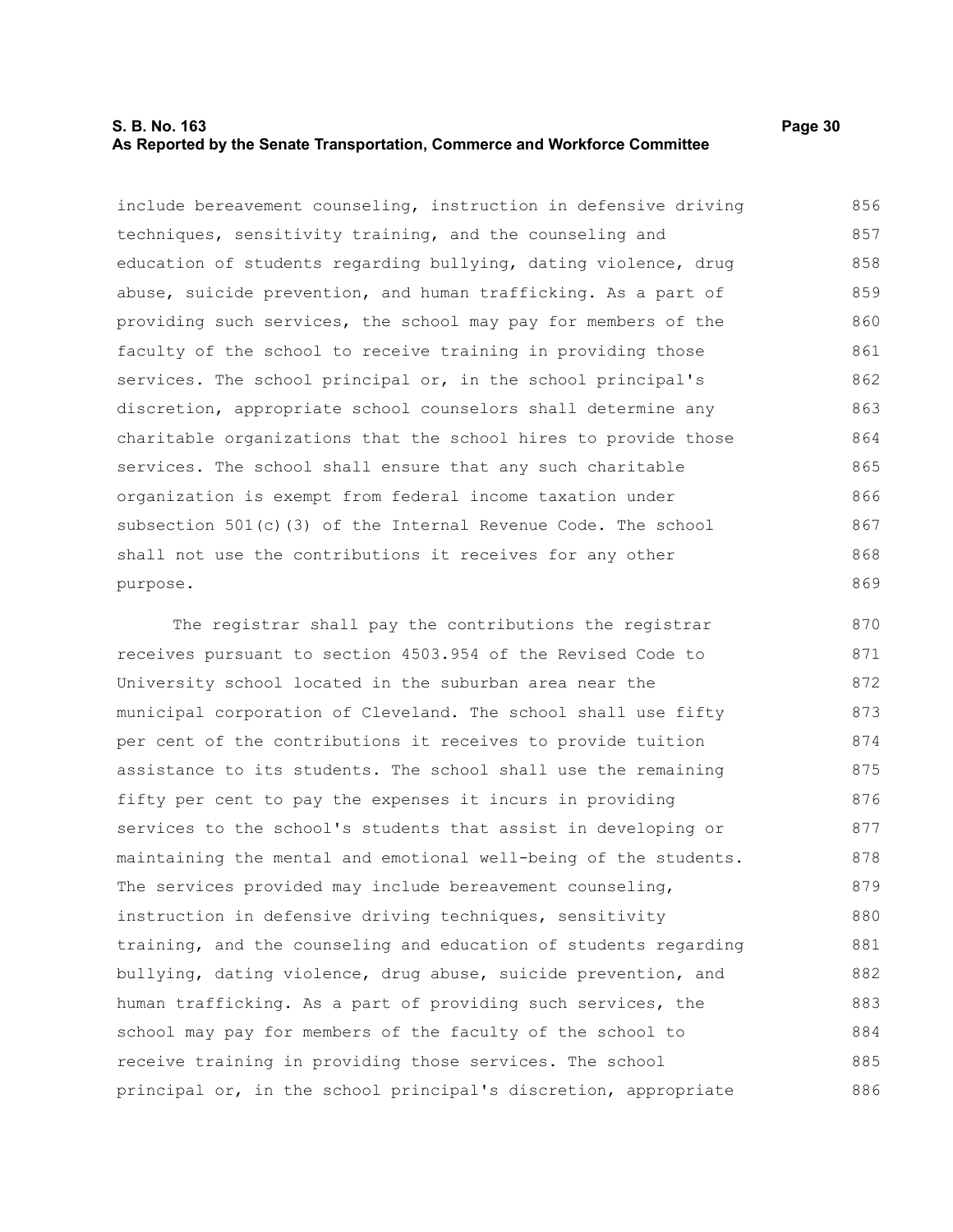#### **S. B. No. 163 Page 31 As Reported by the Senate Transportation, Commerce and Workforce Committee**

school counselors shall determine any charitable organizations that the school hires to provide those services. The school shall ensure that any such charitable organization is exempt from federal income taxation under subsection 501(c)(3) of the Internal Revenue Code. The school shall not use the contributions it receives for any other purpose. 887 888 889 890 891 892

The registrar shall pay the contributions the registrar receives pursuant to section 4503.955 of the Revised Code to Saint Albert the Great school located in North Royalton. The school shall use fifty per cent of the contributions it receives to provide tuition assistance to its students. The school shall use the remaining fifty per cent to pay the expenses it incurs in providing services to the school's students that assist in developing or maintaining the mental and emotional well-being of the students. The services provided may include bereavement counseling, instruction in defensive driving techniques, sensitivity training, and the counseling and education of students regarding bullying, dating violence, drug abuse, suicide prevention, and human trafficking. As a part of providing such services, the school may pay for members of the faculty of the school to receive training in providing those services. The school principal or, in the school principal's discretion, appropriate school counselors shall determine any charitable organizations that the school hires to provide those services. The school shall ensure that any such charitable organization is exempt from federal income taxation under subsection 501(c)(3) of the Internal Revenue Code. The school shall not use the contributions it receives for any other purpose. 893 894 895 896 897 898 899 900 901 902 903 904 905 906 907 908 909 910 911 912 913 914 915

The registrar shall pay the contributions the registrar receives pursuant to section 4503.97 of the Revised Code to the 916 917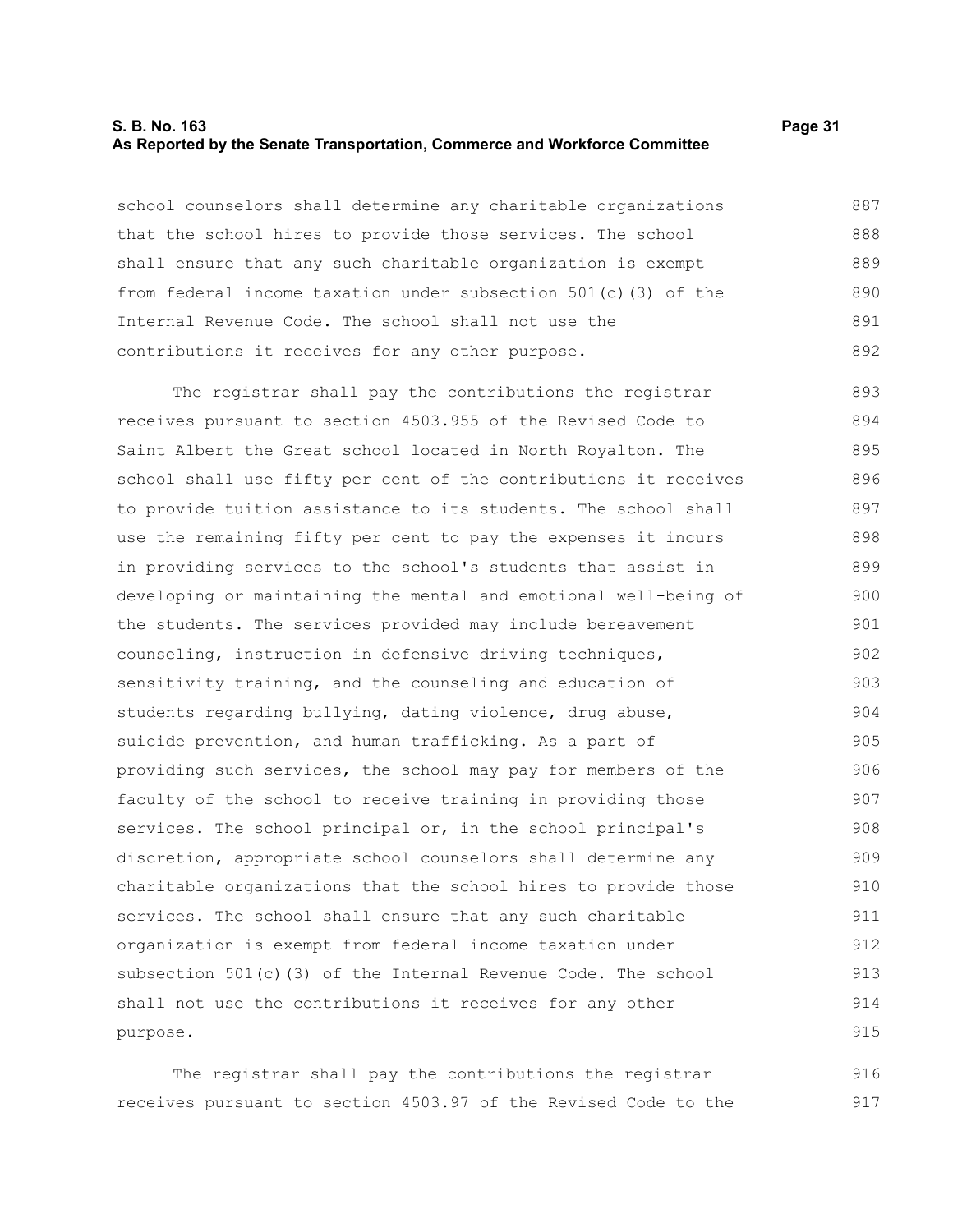#### **S. B. No. 163 Page 32 As Reported by the Senate Transportation, Commerce and Workforce Committee**

friends of united Hatzalah of Israel, which shall use the money to support united Hatzalah of Israel, which provides free emergency medical first response throughout Israel. 918 919 920

The registrar shall pay the contributions the registrar receives pursuant to section 4503.98 of the Revised Code to the Westerville parks foundation to support the programs and activities of the foundation and its mission of pursuing the city of Westerville's vision of becoming "A City Within A Park." 921 922 923 924 925

(C) All investment earnings of the license plate contribution fund shall be credited to the fund. Not later than the first day of May of every year, the registrar shall distribute to each entity described in division (B) of this section the investment income the fund earned the previous calendar year. The amount of such a distribution paid to an entity shall be proportionate to the amount of money the entity received from the fund during the previous calendar year. 926 927 928 929 930 931 932 933

**Sec. 4503.725.** (A) The owner or lessee of any passenger car, noncommercial motor vehicle, recreational vehicle, or other vehicle of a class approved by the registrar of motor vehicles may apply to the registrar for the registration of the vehicle and issuance of "ALS Awareness" license plates. The application may be combined with a request for a special reserved license plate under section 4503.40 or 4503.42 of the Revised Code. Upon receipt of the completed application and compliance by the applicant with divisions (B) and (C) of this section, the registrar shall issue to the applicant the appropriate vehicle registration and a set of "ALS Awareness" license plates and a validation sticker, or a validation sticker alone when required by section 4503.191 of the Revised Code. 934 935 936 937 938 939 940 941 942 943 944 945 946

In addition to the letters and numbers ordinarily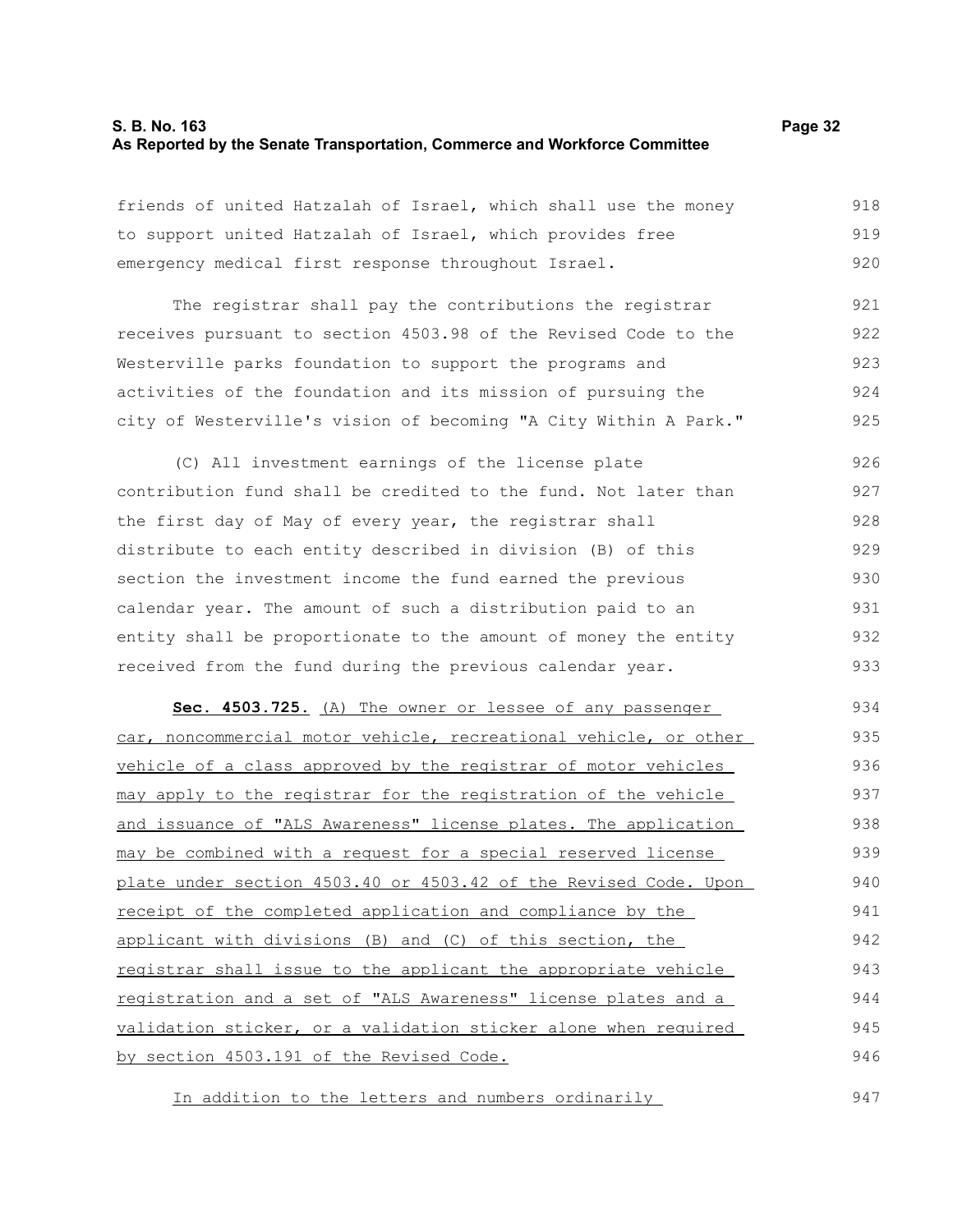| inscribed on the license plates, "ALS Awareness" license plates        | 948 |
|------------------------------------------------------------------------|-----|
| shall display an appropriate logo and words selected by                | 949 |
| representatives of the ALS association central & southern Ohio         | 950 |
| chapter and the ALS association northern Ohio chapter, and that        | 951 |
| are approved by the registrar. "ALS Awareness" license plates          | 952 |
| shall display county identification stickers that identify the         | 953 |
| county of registration as required under section 4503.19 of the        | 954 |
| <u>Revised Code.</u>                                                   | 955 |
| (B) "ALS Awareness" license plates and a validation                    | 956 |
| sticker, or validation sticker alone, shall be issued upon             | 957 |
| receipt of an application for registration of a motor vehicle          | 958 |
| under this section; payment of the regular license tax as              | 959 |
| prescribed under section 4503.04 of the Revised Code, any              | 960 |
| applicable motor vehicle license tax levied under Chapter 4504.        | 961 |
| of the Revised Code, any applicable additional fee prescribed by       | 962 |
| section 4503.40 or 4503.42 of the Revised Code, an additional          | 963 |
| administrative fee of ten dollars, and a contribution as               | 964 |
| provided in division (C)(1) of this section; and compliance with       | 965 |
| <u>all other applicable laws relating to the registration of motor</u> | 966 |
| vehicles.                                                              | 967 |
| (C)(1) For each application for registration and                       | 968 |
| registration renewal notice the registrar receives under this          | 969 |
| section, the registrar shall collect a contribution of twenty-         | 970 |
| five dollars. The registrar shall deposit this contribution into       | 971 |
| the state treasury to the credit of the license plate                  | 972 |
| contribution fund created in section 4501.21 of the Revised            | 973 |
| Code.                                                                  | 974 |
| (2) The registrar shall deposit the administrative fee of              | 975 |
| ten dollars, the purpose of which is to compensate the bureau of       | 976 |
| motor vehicles for additional services required in the issuing         | 977 |